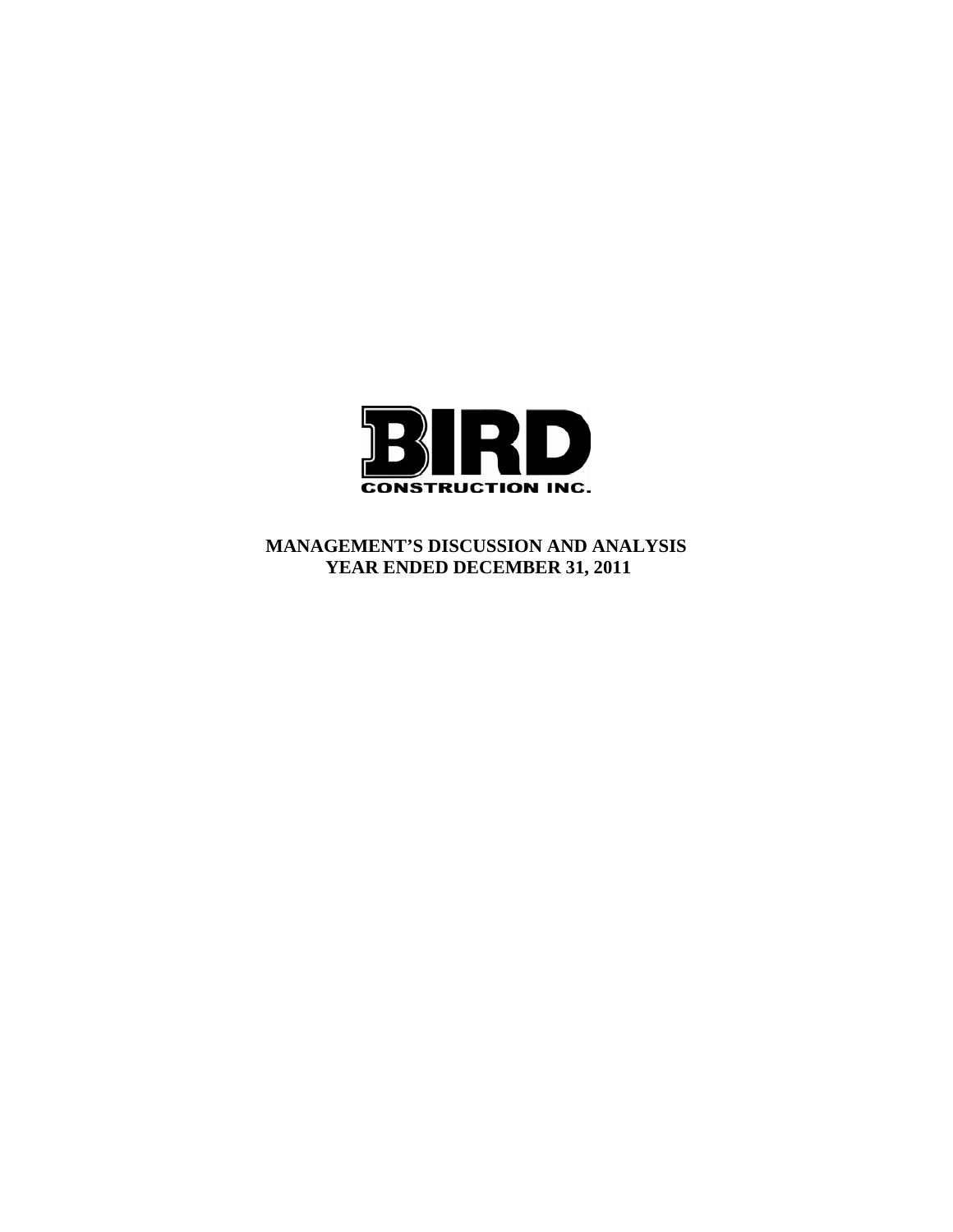## **Management's Discussion and Analysis**

*The following Management's Discussion and Analysis ("MD&A") of Bird Construction Inc.'s ("the Company "or "Bird") financial condition and results of operations should be read in conjunction with the December 31, 2011 consolidated financial statements of Bird Construction Inc. and the notes thereto presented in comparison to the preceding year. This discussion contains forward looking statements, which are subject to a variety of factors that could cause actual results to differ materially from those contemplated by these statements. See "Forward Looking Information". Some of the factors that could cause results or events to differ from current expectations include, but are not limited to, the factors described under "Risks Relating to the Business" and "Risks Relating to the Shares" included in the Company's most current Annual Information Form dated March 7, 2012. This MD&A has been prepared as of March 7, 2012. Additional information about the Company is available through the System for Electronic Document Analysis and Retrieval (SEDAR) at www.sedar.com and includes the Company's Annual Information Form and other filings, including those filed by its predecessor, Bird Construction Income Fund ("the Fund").* 

*On January 1, 2011, the Fund converted from an income trust structure to a public corporation under an Arrangement Agreement executed between the Fund and the Company. Under the Arrangement Agreement, the Fund's Unitholders transferred their units in the Fund to the Company in exchange for commons shares of the Company on a one-for-one basis. Accordingly, all former Unitholders became Shareholders of the Company on January 1, 2011 and the Company owned all of the outstanding units of the Fund.*

# TABLE OF CONTENTS

| FINANCIAL CONDITION, CAPITAL RESOURCES AND LIQUIDITY:  14            |  |
|----------------------------------------------------------------------|--|
|                                                                      |  |
|                                                                      |  |
|                                                                      |  |
|                                                                      |  |
|                                                                      |  |
| <b>OUTSTANDING COMMON SHARE DATA AND STOCK EXCHANGE LISTING:  20</b> |  |
|                                                                      |  |
|                                                                      |  |
|                                                                      |  |
|                                                                      |  |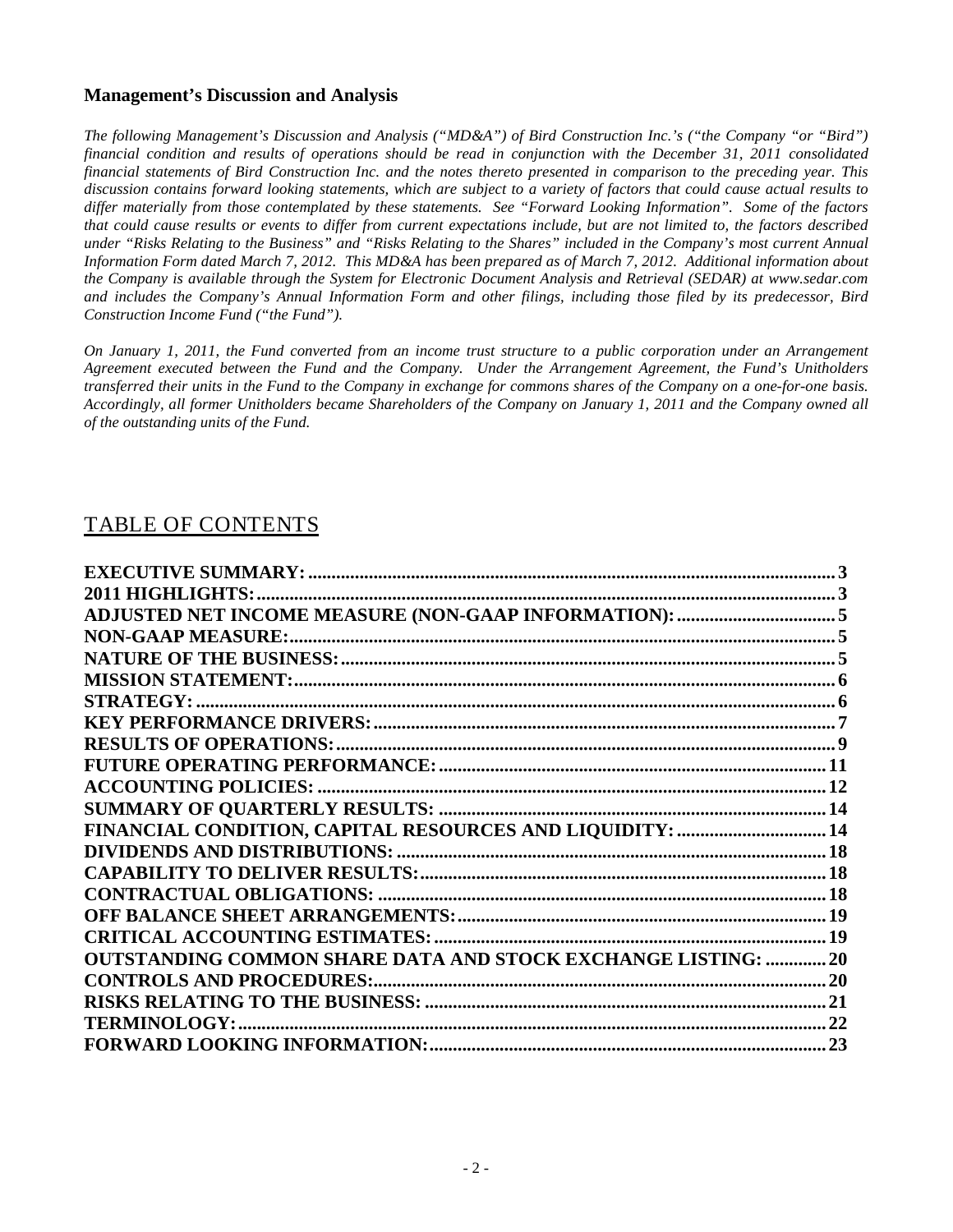# EXECUTIVE SUMMARY:

| (thousands of dollars, except per share amounts)                         | 2011 |         |    | 2010    |  |
|--------------------------------------------------------------------------|------|---------|----|---------|--|
| <b>Income Statement Data</b>                                             |      |         |    |         |  |
| Revenue                                                                  | \$   | 974,470 | \$ | 842,031 |  |
| Gross profit                                                             |      | 80,290  |    | 89,032  |  |
| Income before income taxes                                               |      | 40,570  |    | 55,486  |  |
| Net income $(1)$                                                         |      | 29,595  |    | 46,175  |  |
| Basic and diluted earnings per share (3)                                 |      | 0.70    |    | 1.10    |  |
| Adjusted Net Income <sup>(4)</sup>                                       |      |         |    |         |  |
| Adjusted net income                                                      |      | 32,053  |    | 46,570  |  |
| Adjusted net income per share                                            |      | 0.76    |    | 1.10    |  |
| <b>Cash Flow Data</b>                                                    |      |         |    |         |  |
| Cash flows from operations                                               |      | 15,960  |    | 59,197  |  |
| Additions to property and equipment $(2)$                                |      | 8,944   |    | 3,089   |  |
| Cash dividends/distributions paid                                        |      | 27,612  |    | 25,290  |  |
| Cash dividends/distributions declared per share (3)                      |      | 0.66    |    | 0.60    |  |
| <b>Balance Sheet Data</b>                                                |      |         |    |         |  |
| Total assets                                                             |      | 632,475 |    | 482,981 |  |
| Working capital                                                          |      | 122,962 |    | 137,130 |  |
|                                                                          |      | 43,495  |    |         |  |
| Loans and borrowings (including current portion)                         |      |         |    |         |  |
| Shareholders' equity                                                     |      | 162,413 |    | 160,640 |  |
| $(1)$ includes comprehensive income, hereafter referred to as net income |      |         |    |         |  |

 $(2)$  including computer software purchases included in intangible assets

(3) adjusted for the April 2011 three-for-one stock split

 $<sup>(4)</sup>$  adjusted net income is a non-GAAP measure and does not have standardized meaning. See page 5</sup>

# 2011 HIGHLIGHTS:

- During the fourth quarter of 2011, the Company generated strong earnings relative to the amount reported in the first three quarters of 2011. Fourth quarter net income of \$12.9 million compares to \$16.7 million in the first three quarters of 2011. The improvement reflects the impact of the acquisition of H.J. O'Connell, Limited ("O'Connell") on August 31, 2011 combined with an increase in the construction activity resulting from improving market conditions in northern Alberta combined with construction progress on a number of institutional and commercial projects.
- For the fourth quarter of 2011, the Company's adjusted net income (non-GAAP measure) was \$14.2 million compared with \$9.3 million in 2010. Adjusted net income per share was \$0.34 in 2011 compared with \$0.22 in 2010.
- During 2011, the Company reported net income of \$29.6 million on construction revenues of \$974.5 million. These financial results compare with \$46.2 million and \$842.0 million in 2010. The reduction in net income is primarily a result of lower gross profit margins consistent with a more competitive market, which was particularly prevalent in the first half of 2011, offset to some extent by the earnings derived from the acquisition of O'Connell. Additional income tax expense of approximately \$7.7 million resulting from the full taxation of Bird's income effective January 1, 2011 also contributed to lower earnings in the year.
- The Company's adjusted net income for 2011 (non-GAAP measure) was \$32.1 million in 2011 compared with \$46.6 million in 2010. Adjusted net income per share was \$0.76 in 2011 compared with \$1.10 in 2010.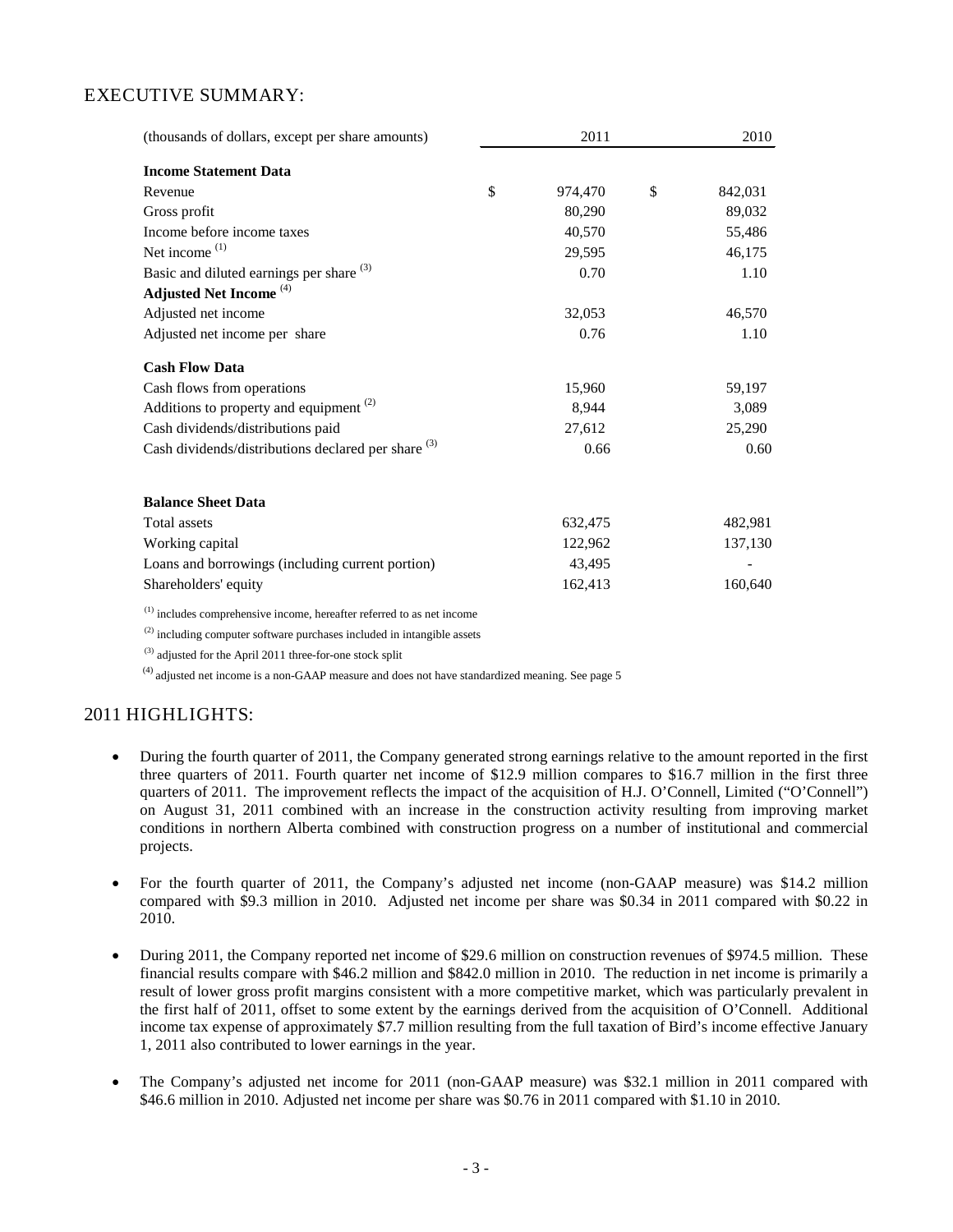- On August 31, 2011, the Company completed its acquisition of O'Connell. The purchase price for the acquisition was \$85.5 million, including purchase price adjustments relating to acquired working capital on closing and a valuation of the estimated future earn-out payments relating to the realization of future net income. The completion of this transaction marks a significant event in the growth of Bird. The opportunities that a combined Bird and O'Connell will be able to pursue will enhance the financial results of the Company in the future. O'Connell has been a leader in the heavy construction, civil construction and contract surface mining construction sectors of the general contracting industry since 1931 with current operations in Newfoundland & Labrador, Northern Quebec and Manitoba. O'Connell operates a large fleet of heavy civil and mining equipment in support of its construction and mining operations. O'Connell has offices in Montreal, Quebec, Wabush and St. John's, Newfoundland. O'Connell's profitable operations made an immediate contribution to Bird's adjusted net income.
- During 2011, the Company secured \$975.2 million of new construction contracts including change orders on existing contracts. The Company acquired \$152.3 million of Backlog resulting from the O'Connell acquisition on August 31, 2011, and put in place work valued at \$974.5 million. In addition, the Royal Alberta Museum contract was cancelled during the first quarter resulting in a reduction to Backlog of \$147.0 million. As a result, the Backlog is at a record year-end balance of \$1,235.6 million at December 31, 2011.
- The Company is part of a consortium short-listed to submit a proposal to design, build and finance a number of new schools in the province of Alberta. This is the third Alberta Schools Alternative Procurement (ASAP) project in Alberta and the Company has been part of consortiums that were previously awarded the first two ASAP projects.
- On October 12, 2011, the Company, through a joint venture arrangement, announced that it was awarded a designbuild construction contract for the Restigouche Hospital Centre located in Campbellton, New Brunswick. This award represents the seventh award to Bird of a PPP construction contract since 2008.
- The Company is part of a consortium short-listed to submit a proposal to design, build and finance three Toronto 2015 Pan/Parapan American Games venues.
- On September 15, 2011, the Company announced that O'Connell executed a \$100.0 million unit price contract with ArcelorMittal Mines Canada Inc. for the removal of waste rock at the client's Mount Wright mine located near Fermont, Quebec.
- On October 26, 2011, the Company announced that it was awarded a design-build construction project with Canada Post to build a new processing facility at the Vancouver International Airport in the City of Richmond, British Columbia.
- In the first quarter of 2011, the Company successfully achieved substantial construction completion on the Surrey Outpatient Facility in British Columbia. The completion of this significant project represents Bird's third Public Private Partnership (PPP) project to be completed.
- On March 3, 2011, the Company announced its first common share dividend since converting from an income trust structure to a public corporation. The current dividend per common share represents a 10% increase in the annualized amount of the distributions previously paid by the Company's predecessor, the Fund.
- On March 3, 2011, the Company approved a three-for-one stock split accomplished by way of a stock dividend. A stock dividend of two common shares for each common share held on April 14, 2011 was declared on March 3, 2011 and paid on April 22, 2011.
- The Company previously prepared its financial statements in accordance with Canadian Generally Accepted Accounting Principles ("GAAP") and adopted International Financial Reporting Standards ("IFRS") effective January 1, 2011. For more information regarding the transition to IFRS, see note 27 to the consolidated financial statements, which contains further information and a reconciliation of previously reported financial information prepared under Canadian GAAP to IFRS. Except as otherwise noted, the financial information contained in the MD&A and in the consolidated financial statements has been prepared in accordance with IFRS.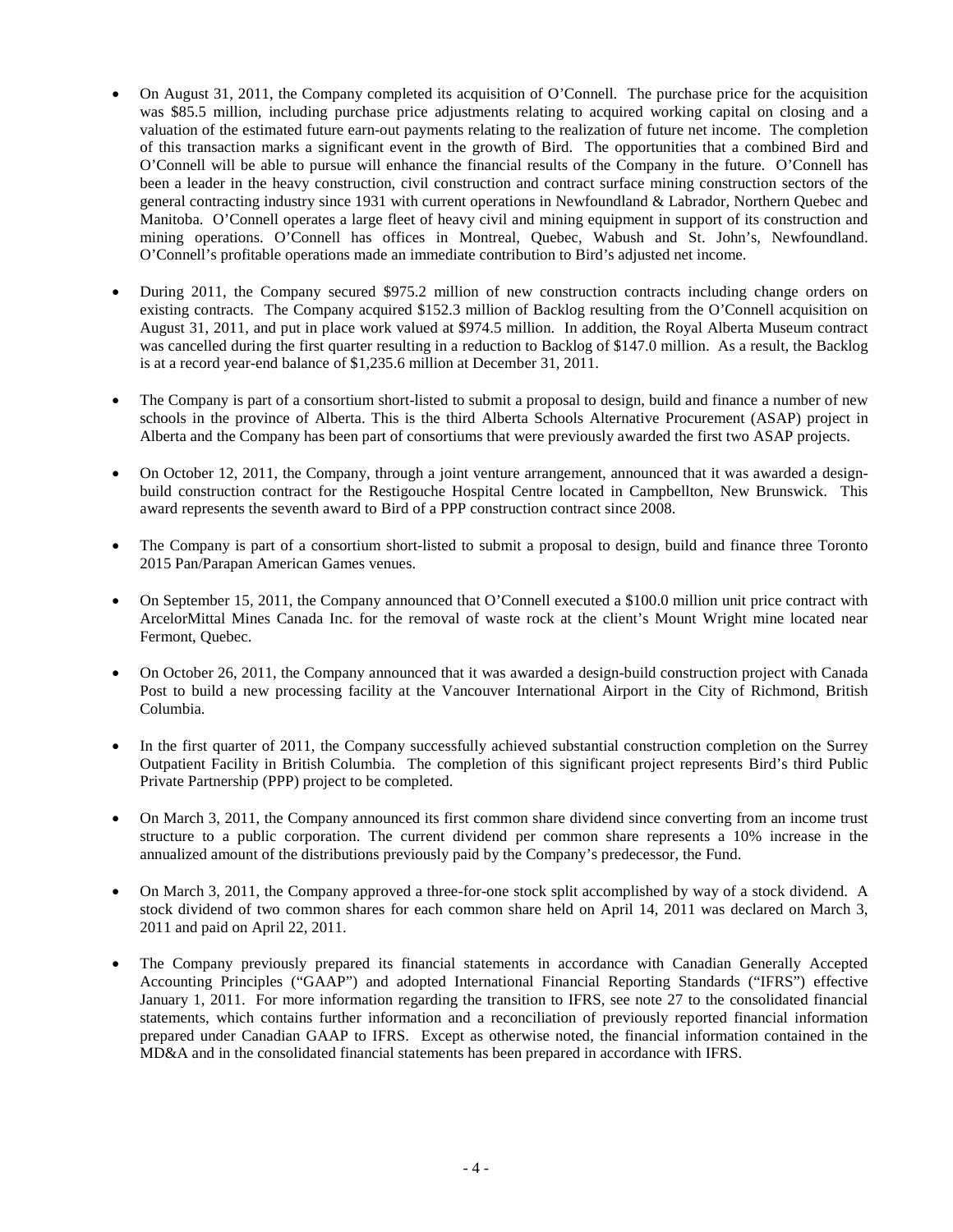# ADJUSTED NET INCOME MEASURE (NON-GAAP INFORMATION):

As disclosed in Note 5 to the consolidated financial statements for the year ended December 31, 2011, \$6.0 million of the total purchase price attributable to the O'Connell acquisition was allocated to the value of the Backlog acquired and \$8.4 million was allocated to the value attributed to customer relationships and \$0.8 million of transaction costs was expensed in the period. For accounting purposes, these intangible assets are assumed to have finite useful lives and accordingly, the amounts are amortized and expensed to income over the expected useful life of the respective assets. Management believes this accounting principle implies that there is a decline in the value of the acquisition to the Company immediately. Management believes that this principle is not consistent with the economics used by it to support the O'Connell acquisition, as the earnings potential of the business is not diminished by the amortization of the intangible assets. Accordingly, adjusted net income excludes the non-cash amortization expense associated with intangible assets, including the intangible asset amortization relating to the Rideau transaction completed in 2008. Adjusted net income also excludes transaction costs associated with the O'Connell acquisition as such costs are non-recurring expenses undertaken to achieve increased longterm future earnings and cash flows and are not associated with the income generating activities undertaken during the year. Management believes that the presentation of adjusted net income and adjusted net income per share provides useful information to shareholders and potential investors as it provides increased transparency and predictive value. Management uses adjusted net income to set targets, assess performance of the Company and set the Company's dividend payout rate.

### NON-GAAP MEASURE:

**Adjusted net income and adjusted net income per share have no standardized meaning prescribed by GAAP and are not considered GAAP measures. Therefore, these measures may not be comparable with similar measures presented by others.** 

Adjusted Net Income (Non-GAAP Information) (thousands of dollars, except per share amounts)

|                                                       |   | 2011   | 2010 |        |  |
|-------------------------------------------------------|---|--------|------|--------|--|
| Net income as reported in financial statements (GAAP) | S | 29.595 |      | 46,175 |  |
| Add: Amortization of intangible assets                |   | 2,648  |      | 560    |  |
| Add: Transaction costs                                |   | 756    |      |        |  |
|                                                       |   | 3.404  |      | 560    |  |
| Add: Associated tax effect                            |   | (946)  |      | (165)  |  |
| Adjusted net income (Non-GAAP Measure)                |   | 32,053 |      | 46,570 |  |
| Adjusted net income per share (Non-GAAP Measure)      |   | 0.76   |      | 1.10   |  |

In the fourth quarter of 2011, adjusted net income of \$14.2 million (\$0.24 per share) compares to \$12.3 million (\$0.22 per share). In the quarter, adjusted net income adjusts net income for amortization of intangible assets relating to business combinations.

### NATURE OF THE BUSINESS:

The Company operates as a general contractor with offices in St. John's, Halifax, Saint John, Wabush, Montreal, Toronto, Winnipeg, Calgary, Edmonton and Vancouver. The Company and its predecessors have been in operation for over 90 years and focuses primarily on projects in the industrial, mining, commercial and institutional sectors of the general contracting industry. The Company utilizes fixed price, design-build, unit price, cost reimbursable, guaranteed upset price and construction management contract delivery methods. Since 2008, the Company secured and will continue to pursue designbuild contracts with entities participating in the PPP market in the institutional sector.

While Bird self-performs some elements of its projects, particularly in the industrial market sector and in conjunction with the civil construction and contract mining operations conducted by O'Connell, the majority of the overall construction risk rests with its subcontractors. The scope of the work of each subcontractor is defined by the same contract documents that form the basis of the Company's agreement with its clients. The terms of the agreement between the Company and its clients are replicated in the agreement between the Company and its subcontractors. These "flow-down" provisions substantially mitigate the risk borne by the Company. Depending on the value of the work, the Company may require bonds or other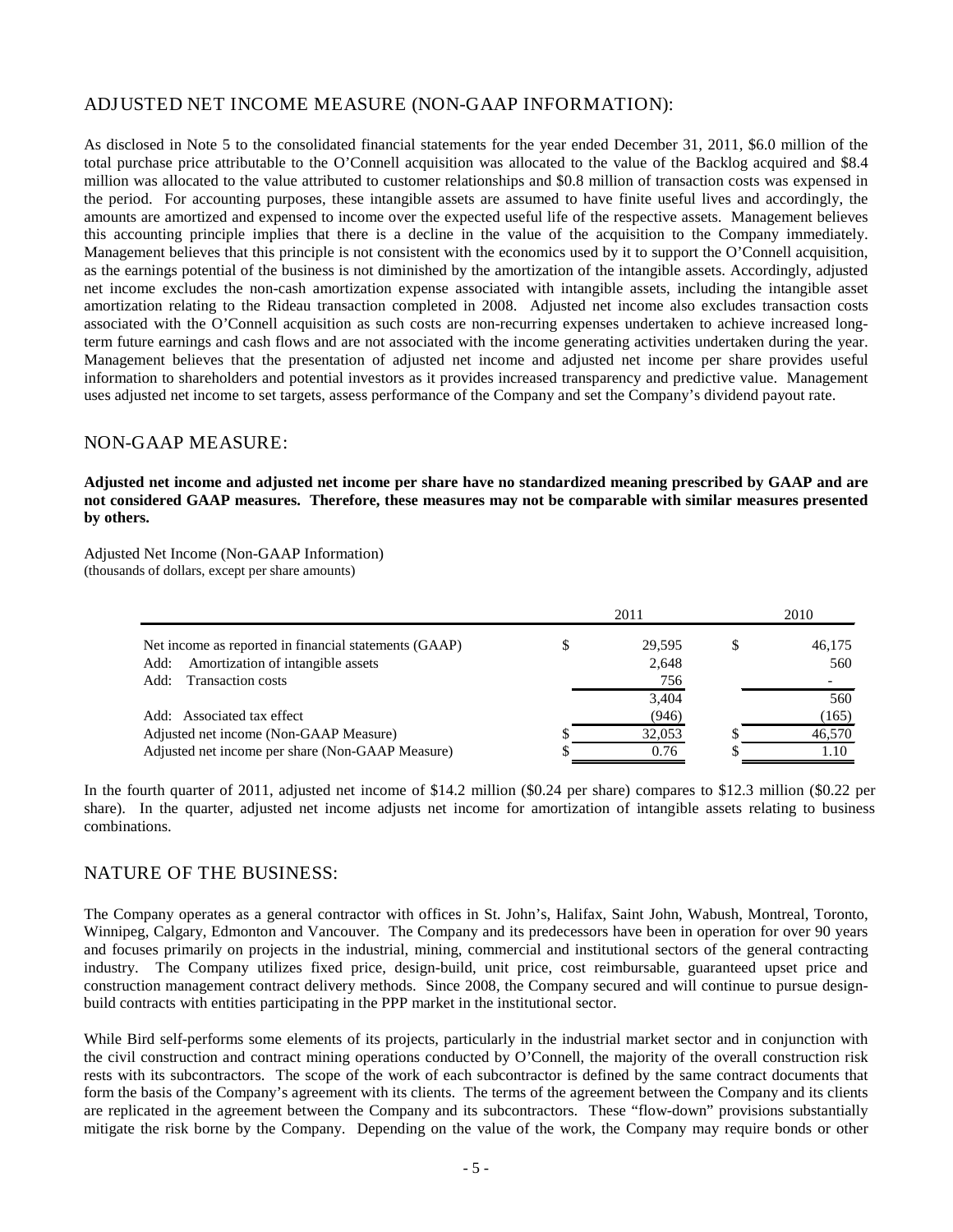forms of contract security from subcontractors which will help mitigate exposure to possible additional costs should a subcontractor not be able to meet their contractual obligations. Bird's primary constraint on growth is the securement of new work at reasonable margins and the availability of qualified professional staff who can be assigned to manage the projects.

# MISSION STATEMENT:

The Company's mission statement is as follows:

### **Bird Construction Company turns ideas into reality through a tradition of building trust, delivering exceptional client service and creating value.**

The Company's long record of success is based on trust that has been built with clients, employees and business partners and a commitment to providing exceptional customer service. We are committed to providing a remarkable customer experience for our clients by understanding their goals for their project and then ensuring that these objectives are achieved. The Company's core values include:

### **Safety**

Safety is a moral obligation. Our goal is to attain a zero incident frequency.

### **Teamwork**

We believe that the best results are achieved when everyone works together; our staff, our clients, our consultants and our subcontractors and suppliers.

### **Honesty and Integrity**

We do what we say. We are always honest, truthful and conduct ourselves with integrity.

### **Fairness**

We treat others as we would wish to be treated.

### **Professionalism and Excellence**

We conduct ourselves in a manner of which we are proud; as individuals, and as representatives of our Company and industry.

### **Personal Growth**

• We support employees in their goal to expand their skills and experience. We believe that employees are entitled to meaningful, satisfying work as they help advance the goals of the Company.

## STRATEGY:

The Company will pursue organic growth by expanding its activities in constructing projects for clients in the industrial, commercial, and institutional market sectors. The Company will continue to utilize a range of contract formats and also will continue to pursue design-build projects across the entire market sectors. The design work required for these projects is typically specialized and varies widely based on the project type. Accordingly, the Company will continue to out-source design services in order to efficiently access the best expertise available. The Company's long-standing record of providing a quality product to its clients on time and standing behind that product after completion of construction has provided the opportunity for the Company to work with many clients on a repeat basis. The Company will continue to emphasize operational excellence as a means for generating new opportunities, and thereby creating value.

The Company has secured and will continue to pursue design-build contracts with clients participating in the PPP market in the institutional sector. In addition to the Company's more traditional role of acting as a construction contractor to the PPP project, the Company is actively looking to acquire an equity position in PPP projects as a means to support its construction operations and generate additional construction opportunities. The Company has built shareholders' equity in order to have the financial capacity to pre-qualify for PPP construction contracts and should the right opportunities arise, acquire a noncontrolling ownership interest in the PPP concession, using internally-generated funds.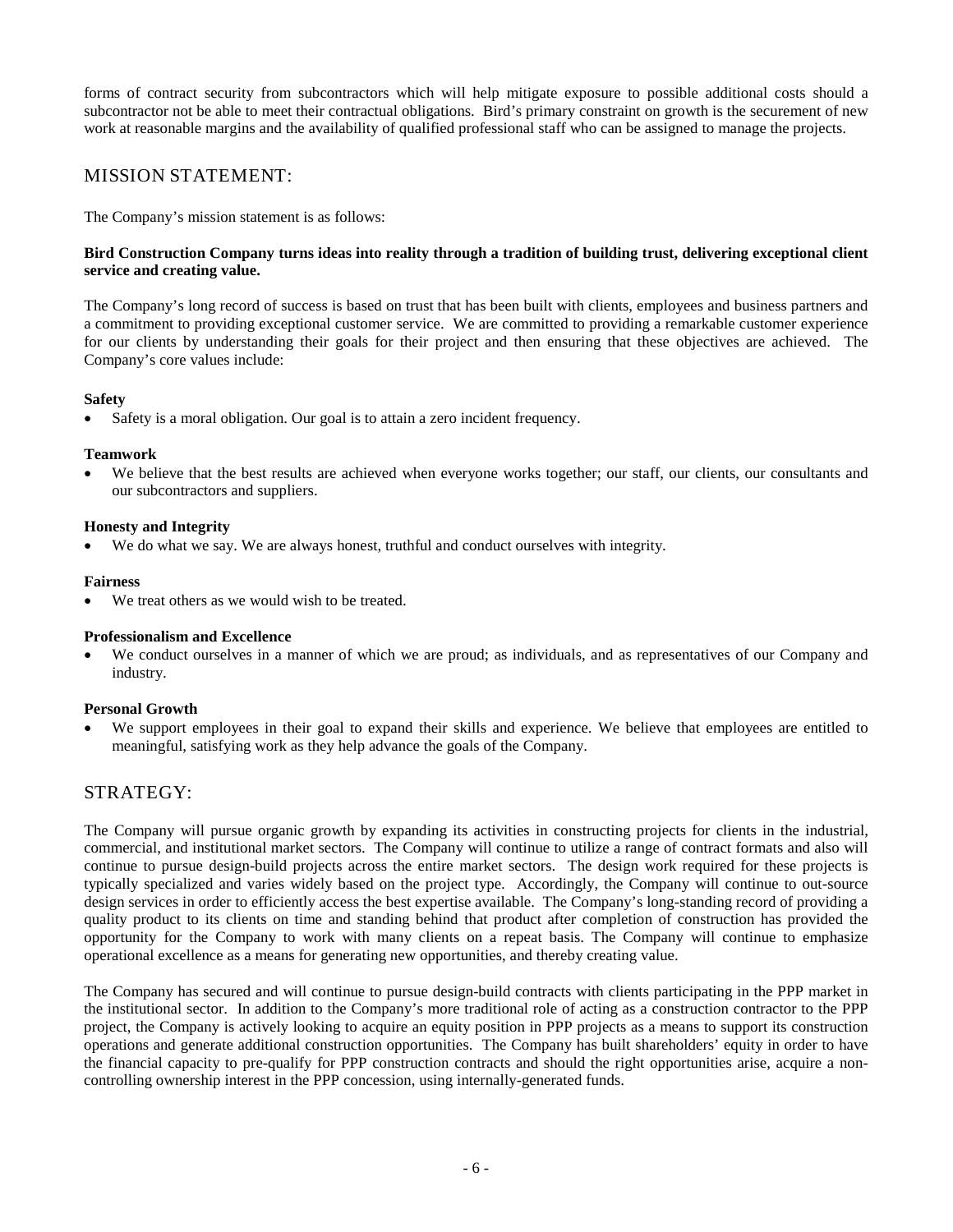The Company is well positioned to capitalize on what it believes to be a resurgence of construction activities in the Alberta oil sands. In addition, the Company is also positioning itself to address the maintenance requirements of our oil sands clients. Achievement of this strategic initiative may be accomplished through an acquisition or through organic growth, or a combination of both. Through the acquisition of O'Connell, the Company expects to benefit from the many attractive opportunities that are expected to arise through the continued development of Canada's resource sector.

The Company will continue its efforts to attract and retain a highly skilled professional work force to increase its capacity to deliver increasing revenues and earnings in the future. The Company prides itself in providing a working environment for its employees based on the principles of honesty, integrity, excellence and professionalism. The Company supports employees in their goal to expand their skills and experience. The Company believes that employees are entitled to meaningful, satisfying work as they help advance the goals of the Company.

The Company emphasizes providing a safe working environment for its employees and those of its subcontractors. Our safety program is supported through ongoing safety training programs, on-site safety supervision and audits of these programs.

# KEY PERFORMANCE DRIVERS:

Securing profitable construction contracts and then controlling the costs during the execution of that work are key drivers of success for the Company.

In order to achieve this, new work must be available, which is a function of the general state of the economy. In periods of strong economic growth, capital spending will generally increase and there will be more opportunities available in the construction industry. Economic conditions relative to the construction industry since the recession began were weak and, accordingly, the competition for the contracts has increased. Both construction revenues and gross margins were impacted by the general state of the economy.

The Company must be successful in securing profitable work when it is available. The construction industry is highly fragmented and, accordingly, the Company competes with a number of international, national, regional and local construction firms. One of the Company's competitive advantages rests in its long-standing reputation for delivering high quality projects that fully meet the needs of the customer.

The Company's success in securing work is also reflected in the value of Backlog, which is the total value of all contracts awarded to the Company, less the total value of work completed on these contracts as of the date of the reporting period. This includes all contracts that have been awarded to the Company whether the work has commenced or will commence. The following table shows the Company's Backlog at the end of the comparative years. With the acquisition of O'Connell combined with securements in 2011, the Company is carrying forward a record fiscal year-end amount of Backlog into 2012 and beyond.

| <b>Backlog</b><br>(thousands of dollars) | 2011 |           | 2010 |           |  |
|------------------------------------------|------|-----------|------|-----------|--|
| Backlog                                  |      | 1.235.600 |      | 1,229,600 |  |

Once the Company has secured a potentially profitable contract, the profitability of that contract, measured by the gross profit percentage is primarily a function of management's ability to control the costs associated with that contract. The following table shows the gross margin percentage realized by the Company in the comparative years.

| 2011 | 2010  |
|------|-------|
|      |       |
| 8.2% | 10.6% |

The reduction in the gross profit percentage in the current year compared with last year is a result of the very competitive market that exists due to the recent economic conditions. The gross profit percentage achieved in 2010 in part reflected the execution of projects that were awarded in a more robust economic environment prior to the onset of the economic recession. The impact of lower gross profit percentages was particularly evident in the last half of 2010 as higher margin projects awarded before the economic recession began were completed in the first half of 2010, with the result that a greater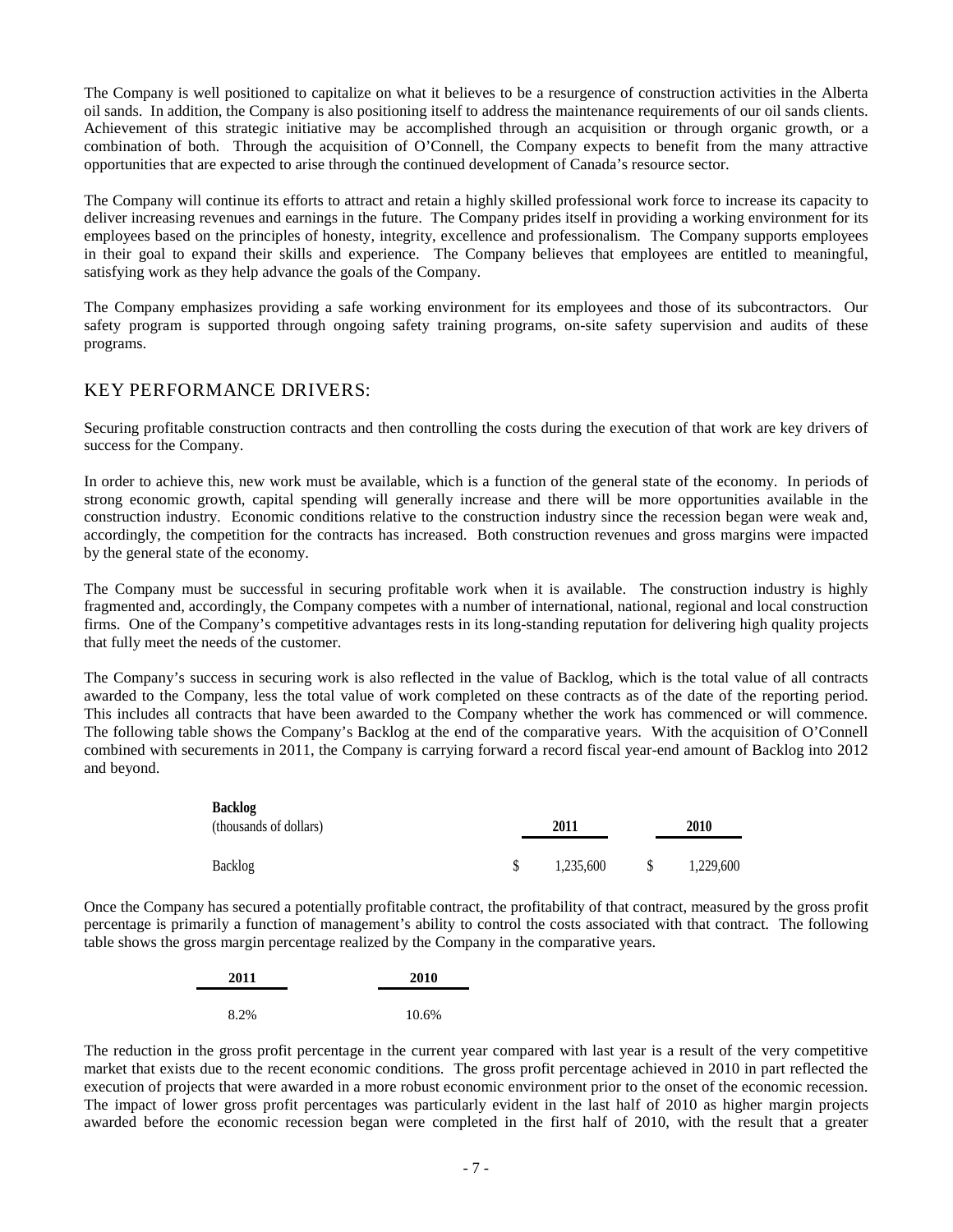proportion of lower margin projects were recognized in earnings in the last half of 2010 and this trend continued through the first half of 2011. In the last half of 2011, the Company is beginning to execute construction projects with higher embedded margins, which were more recently awarded in slightly better economic conditions. In addition, higher margins earned on work performed by O'Connell have also contributed to the improved margins earned in the last half of 2011.

#### **Financial condition**

In order to pursue and secure projects, the Company must have adequate working capital and equity retained in the business to support its surety and contract security requirements. The Company continually monitors the adequacy of its working capital and equity to satisfy contract security needs. The following shows the working capital and equity of the Company in the comparative reporting periods.

| (thousands of dollars) | 2011    |  |         |
|------------------------|---------|--|---------|
| Working capital        | 122,962 |  | 137.130 |
| Shareholders' equity   | 162.413 |  | 160,640 |

The reduction in the amount of working capital from December 31, 2010 primarily is a result of the use of approximately \$37.8 million of cash used in part to finance the acquisition of O'Connell, offset to some extent by the working capital acquired from O'Connell. The Company had accumulated working capital in excess of the working capital requirements for our existing business, and consequently, the use of cash to partially finance the O'Connell acquisition still leaves the Company with a sufficient amount of working capital to support the business moving forward.

#### **Safety**

The safety of all individuals on our construction sites and in our offices continues to be a clear priority ensconced in our Company values. Our incident frequency levels remain below the industry average and we continue to build a reputation as a construction safety performance leader. While we did experience three minor lost-time incidents among Bird employees in 2011 - for an LTI Frequency of 0.30 - they came in the wake of an almost 25% increase in labour hours, surpassing two million man-hours for the first time since 2006.

Among our sub-contractors, two significant incidents occurred during the year that in each case resulted in a fatality to one of the subcontractor employees. The Company is fully co-operating with the respective investigative authority in each situation and is committed to determining the circumstances surrounding these events and to preventing similar situations from occurring in the future. From these events, we are incorporating learning into our own policies and programs so that we can develop and sustain a program and culture that helps promote and ensure the safety of all workers.

To this end, and in keeping with commitments made in 2010, we engaged an independent consultant to conduct a comprehensive third party audit of our Safety Program. While the overall findings were very positive, the consultant did make a number of recommendations that will help to establish greater consistency across all our construction operations and further embed safety into Company policies and procedures.

A Steering Committee of Safety Managers from across the Company reviewed the recommendations of the consultant and initiated implementation of key improvements. A National Safety Director for the Company was hired to lead and oversee these ongoing enhancements to the Safety Program, improve our performance measurement and further drive our progress to a leading safety culture. The Company remains committed to these objectives.

| 2011 | 2010 |  |
|------|------|--|
| 0.30 | 0.00 |  |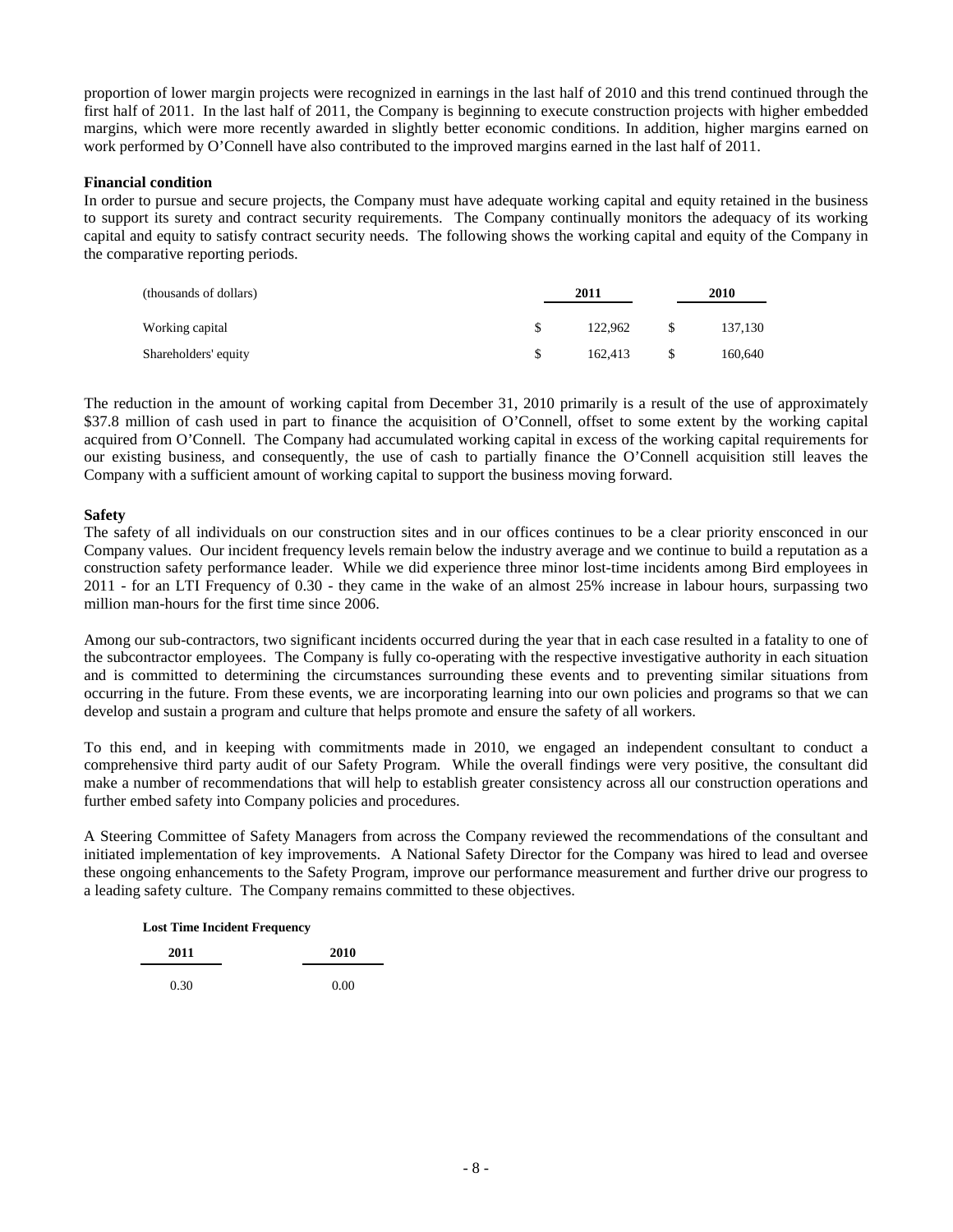# RESULTS OF OPERATIONS:

## **FISCAL 2011 COMPARED TO FISCAL 2010**

The Company's performance in 2011 in part reflects the continuation of a very competitive construction market which impacted the Company's gross profits in the second half of 2010 and the first half of 2011. More recently, the Company has seen a modest improvement in gross margins associated with recent contract awards. These improvements, combined with the operating results of O'Connell, contributed to higher earnings in the last half of 2011 relative to the first half of the year.

In 2011, the Company reported net income of \$29.6 million on construction revenue of \$974.5 million which compares with net income of \$46.2 million and construction revenues of \$842.0 million in 2010. The reduction in the amount of net income compared with the prior year is attributable to the combined effect of lower gross profit, resulting from a competitive market, higher general and administrative expenses, offset to some extent by the earnings of O'Connell. In addition, the Company incurred a higher incidence of income tax expense which resulted from Bird's entire income being fully subject to corporate taxation in 2011. The lower gross profit percentages recorded in 2011 compared with 2010 was offset to some extent by higher construction revenue. The impact of reporting O'Connell operating results since August 31, 2011, increased revenues by \$66.4 million and net income by \$5.2 million.

During 2011, the Company's adjusted net income (non-GAAP measure) was \$32.1 million in 2011 compared with \$46.6 million in 2010. Adjusted net income per share was \$0.76 in 2011 compared with \$1.10 in 2010.

Construction revenue of \$974.5 million in 2011 was \$132.5 million or 15.7% higher than the amount recorded in 2010. Of this increase in revenues, \$66.4 million is attributable to the acquisition of O'Connell. Construction revenue, excluding revenues derived from O'Connell, of approximately \$908.1 million compares with \$842.0 million a year earlier. The increase in revenues, excluding the impact of O'Connell, of \$66.1 million, is a result of an increase in construction activity in northern Alberta and construction progress made on a number of institutional and commercial construction projects, which was particularly evident in the last half of the 2011 fiscal year.

In 2011, the Company's gross profit of \$80.3 million compares with \$89.0 million recorded a year ago. In 2011, the gross profit margin was 8.2% compared with 10.6% in 2010. The gross profit realized in 2011 reflects the impact of a very competitive market as a result of current economic conditions. These market conditions were offset to some extent by the gross profit derived from O'Connell combined with the additional gross profit realized on higher construction revenues from our Bird operations. A substantial portion of the gross profit realized in the first half of 2010 included profit earned on projects which were awarded in more robust economic times and consequently had higher gross profit margins than those associated with more recently secured projects and which are reflected in current year earnings.

General and Administrative expenses of \$41.9 million were \$5.2 million higher than those recorded in 2010. The increase is primarily a result of reporting general and administrative expenses of O'Connell, higher compensation expense to support the Company's growth strategy and transaction costs relating to the O'Connell acquisition.

Finance income of \$3.8 million in 2011 is comparable to the \$3.9 million reported in 2010. Slightly higher market returns available in 2011 compared with 2010 for the most part offset the impact of lower cash balances available to invest, in part reflecting the use of cash to finance the acquisition of O'Connell.

Finance costs of \$1.6 million were \$0.9 million higher than 2010, primarily due to interest costs related to the long-term debt used to finance the O'Connell acquisition.

In 2011, income tax expense of \$11.0 million was \$1.7 million higher than 2010. The impact of lower 2011 pre-tax earnings on income tax expense was more than offset by income tax changes in 2011 due to the conversion to a corporation. This resulted in all of the Company's earnings being fully subject to income taxes in the current year. In 2010, the Company derived the benefit available to income trusts and their ability to shelter from income taxes, income that was distributed to their unitholders.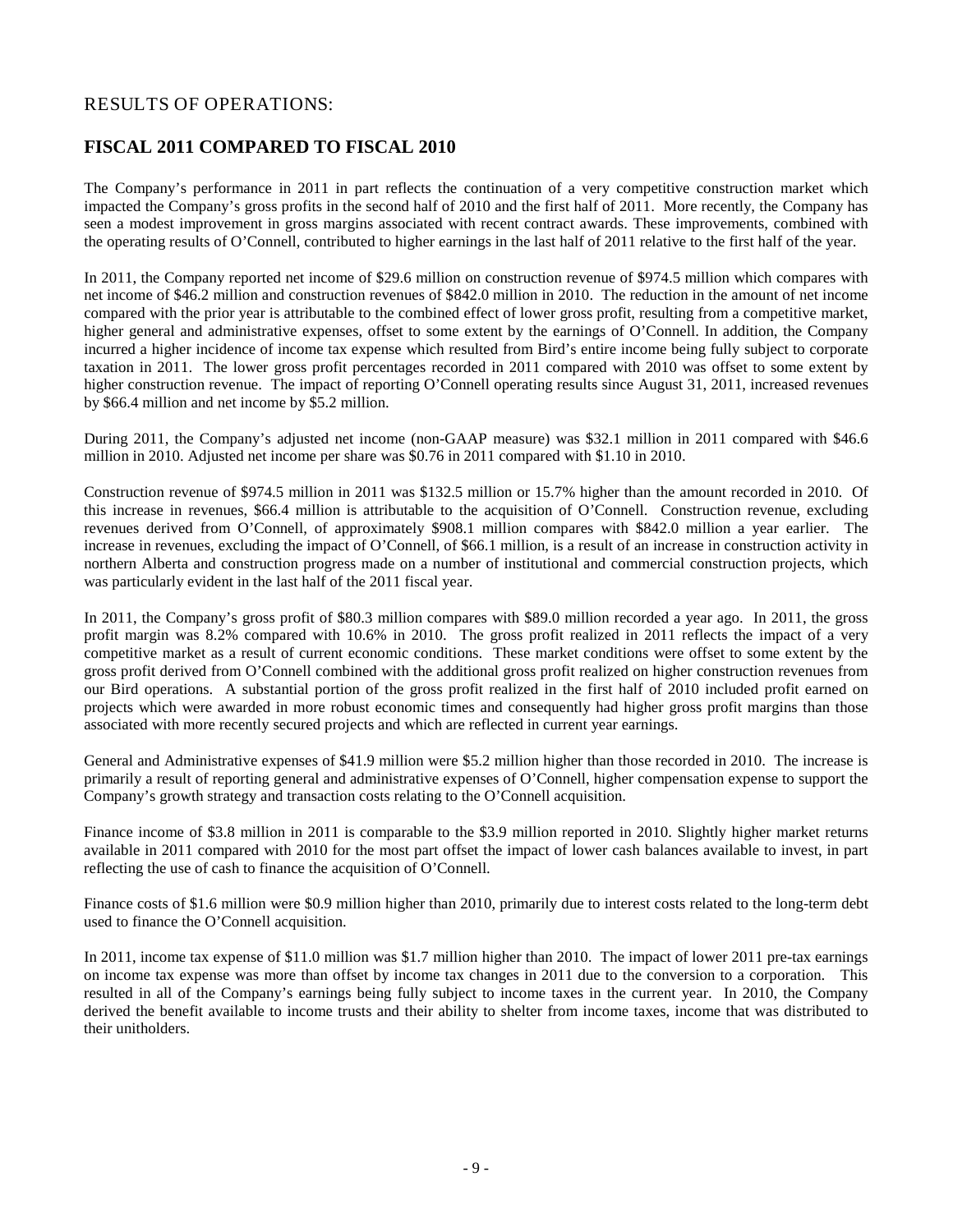## **THREE MONTHS ENDED DECEMBER 31, 2011 COMPARED WITH THREE MONTHS ENDED DECEMBER 31, 2010**

#### **Selected Quarterly Financial Information**

**Consolidated Statements of Income and Comprehensive Income Fourth Quarter**

(thousands of dollars)

|                                                             | For the three months ended<br>December 31 |             |             |         |  |
|-------------------------------------------------------------|-------------------------------------------|-------------|-------------|---------|--|
|                                                             | 2011                                      |             |             | 2010    |  |
|                                                             |                                           | (unaudited) | (unaudited) |         |  |
| Construction revenue                                        | \$                                        | 332,002     | \$          | 225,360 |  |
| Costs of construction                                       |                                           | 300,257     |             | 206,221 |  |
| <b>Gross Profit</b>                                         |                                           | 31,745      |             | 19,139  |  |
| General & administrative expenses                           |                                           | 15,076      |             | 8,881   |  |
| Income from operations                                      |                                           | 16,669      |             | 10,258  |  |
| Finance income                                              |                                           | 979         |             | 1,215   |  |
| Finance costs                                               |                                           | (759)       |             | (165)   |  |
| Income before income taxes                                  |                                           | 16,889      |             | 11,308  |  |
| Income tax expense                                          |                                           | 3,965       |             | 2,071   |  |
| Net income and comprehensive income for the period          |                                           | 12,924      | S           | 9,237   |  |
| Adjusted net income and comprehensive income for the period |                                           | 14,150      | \$          | 9,281   |  |
| Basic and diluted earnings per share                        |                                           | 0.30        | \$          | 0.22    |  |
| Adjusted net income per share                               | \$                                        | 0.34        | \$          | 0.22    |  |

In the fourth quarter of 2011, the Company generated net income of \$12.9 million on construction revenue of \$332.0 million compared with \$9.2 million and \$225.4 million, respectively, in 2010. The increase in the amount of net income in 2011 compared with the prior year is attributable to the combined effect of higher construction revenue and gross profit, in part attributable to the O'Connell acquisition. This was offset to some extent by higher general and administrative expenses, higher finance costs and higher income tax expense in the quarter.

In the fourth quarter of 2011, the Company generated adjusted net income (non-GAAP measure) of \$14.2 million or 52.5% higher than the amount recorded in 2010.

Construction revenue of \$332.0 million in the quarter was \$106.6 million or 47.3% higher than the amount recorded in 2010. Higher construction revenue in part reflects O'Connell revenues of \$37.9 million and higher revenues derived from Bird's pre-acquisition business of approximately \$68.7 million or 30.5%. The significant growth in revenues from Bird's preacquisition business is primarily due to increasing construction activity in northern Alberta, combined with construction progress on a number of institutional and commercial construction projects.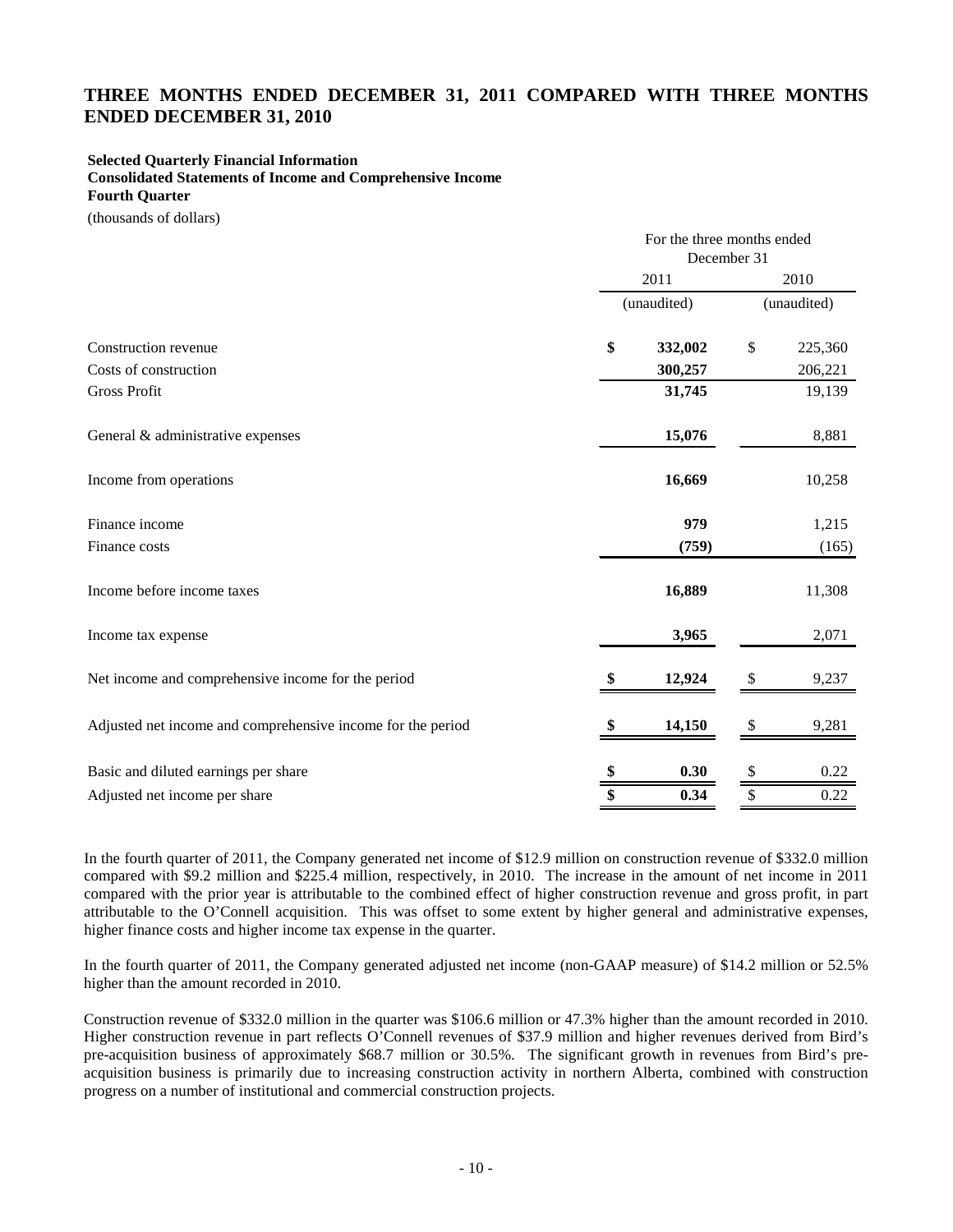In the fourth quarter of 2011, the Company's gross profit of \$31.7 million compares with \$19.1 million recorded in 2010. The increase is a result of higher construction revenues combined with the impact of the operating results of O'Connell. In the fourth quarter of 2011, the gross profit margin was 9.6% compared with 8.5% in 2010.

General and Administrative expenses of \$15.1 million in the quarter were \$6.2 million higher than the amount recorded in 2010. The increase in costs is a result of the combined impact of higher variable compensation costs and the inclusion of O'Connell general and administrative costs.

Finance income of \$1.0 million was \$0.2 million lower than 2010, resulting from lower cash balances available to invest due to the impact of the use of cash to acquire O'Connell.

Finance costs of \$0.8 million were \$0.6 million higher than 2010, primarily due to interest costs related to the long-term debt used to finance the O'Connell acquisition.

In 2011, income tax expense of \$4.0 million was \$1.9 million higher than 2010, consistent with higher pre-tax earnings in 2011 combined with the fact that 2011 pre-tax earnings were subject to full corporate income taxes. In 2010, the Company derived a benefit available to income trusts and their ability to shelter from income taxes, income that was distributed to unitholders.

## FUTURE OPERATING PERFORMANCE:

Successful financial performance of the Company is dependent upon securing profitable construction contracts and then controlling the costs associated with the execution of the work. The ability to secure contracts is a function of the general state of the economy. Since the start of the economic downturn, construction markets have remained very competitive, and the revenues and earnings reported in the first half of 2011 reflect a greater proportion of work secured in a lower margin environment. In the last half of 2011, the Company's revenues and earnings improved compared with the first half results based on improving market conditions. At December 31, 2011, the Company has in place a strong level of Backlog of \$1.24 billion, which positions the Company well for 2012 and beyond. Although some portion of the total Backlog was awarded during the economic downturn, we are now beginning to secure projects with modestly higher margins, signaling the beginning of a possible return to more favourable market conditions.

The Company's recent acquisition of O'Connell will now enable the Company to more aggressively pursue heavy civil opportunities in Canada's commodity, mining, hydro power, water and waste water markets. The outlook for the Canadian economy, which is based on growth in these sectors, is very promising and the Company believes it can capitalize on these opportunities. In addition, Bird's financial strength will allow O'Connell to pursue larger scale projects that it could not previously undertake because of limited financial capacity. In addition, the products and services offered by Bird and O'Connell complement each other. There are opportunities for O'Connell to apply their earth moving expertise to Bird projects and for Bird to offer their building expertise to O'Connell projects.

The industrial market represented 31% of 2011 revenues (32% - 2010). The Company continues to see an increase in the level of engineering and procurement activity related to a number of projects in the Alberta oil sands and these opportunities are now beginning to come to the market and this is in part responsible for the Company's strong 2011 fourth quarter revenues and earnings. The Company believes it is well positioned to capitalize on a resurgence of construction activity in the Alberta oil sands. The Company also expects revenues and earnings derived from the O'Connell acquisition to positively impact 2012, as many opportunities continue to come to market combined with the recognition of an entire year's earnings next year.

The institutional sector represented 58% of 2011 revenues (61% - 2010). The sector has been a significant source of revenues and earnings over the past two years due to a combination of government stimulus spending and the emergence of the PPP market. All levels of government are now expected to come under pressure to address budget deficits and consequently we do not anticipate any significant benefit from further stimulus spending. The Company expects opportunities in the PPP market to continue to be available, although the number of projects that will come to market in 2012 is expected to decline and the competition for these projects will continue to be intense. The Company will continue to be active in the PPP sector and will be submitting proposals for additional PPP projects in 2012.

The retail and commercial sector represented 11% of 2011 revenues (7% - 2010). In 2011, Bird experienced an increase in the relative significance of revenues and earnings from this sector due to an improving economy and the related positive impact on our client's capital expenditure programs. The recovery of this sector was particularly evident in the last half of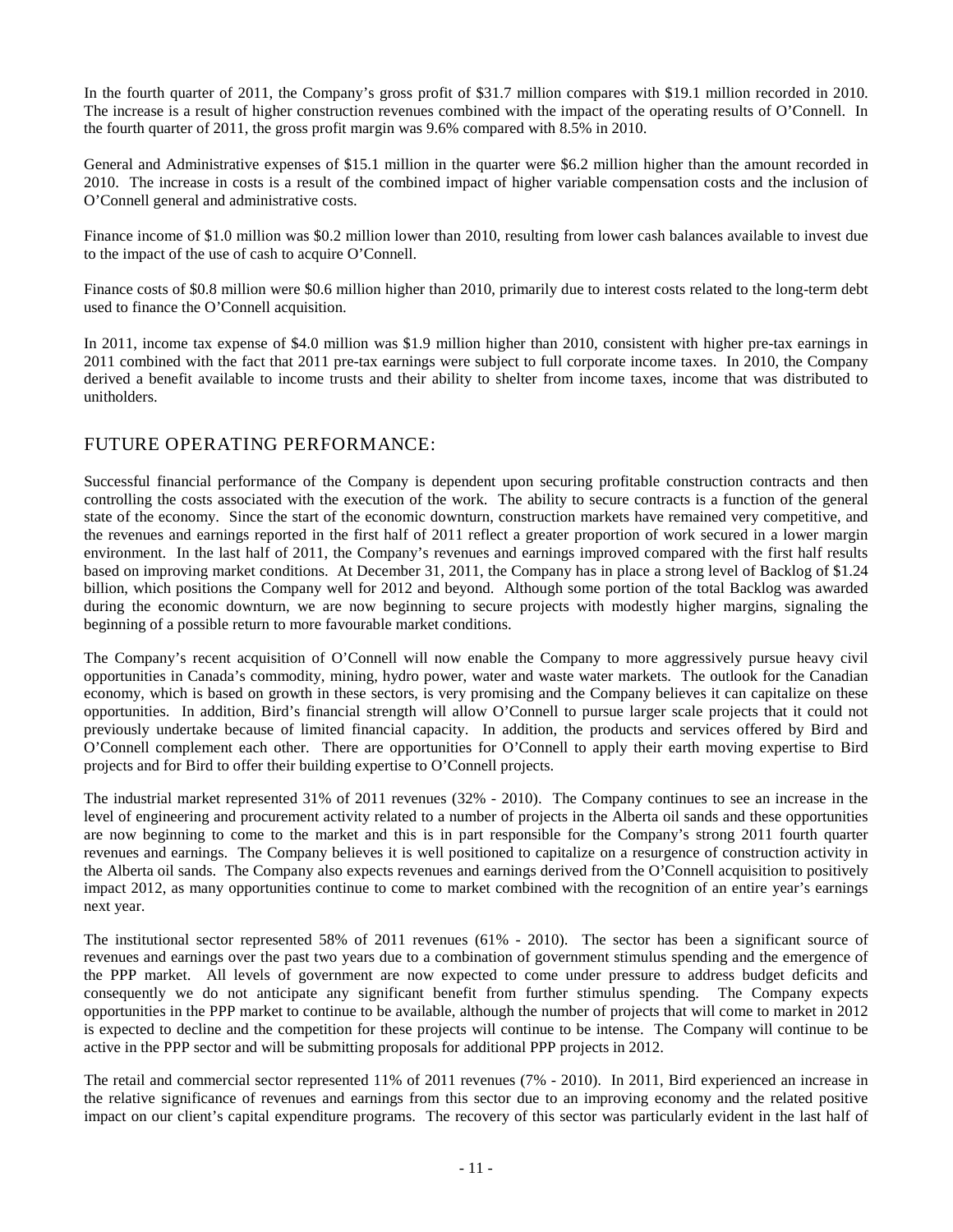2011. The Company expects improvement in this sector as the economy continues to strengthen. Even with this improvement, this market is likely to remain very competitive and the impact of this progress on 2012 earnings is expected to be modest.

### **Backlog**

The Company secured \$975.2 million in new construction contracts (including change orders to existing contracts) and acquired \$152.3 million of Backlog from O'Connell on August 31, 2011. In 2011, the Company put in place \$974.5 million of construction revenue. In addition, on April 15, 2011, the Company announced that the Royal Alberta Museum contract valued at \$147.0 million was cancelled and the amount was removed from the Backlog. The Company's Backlog increased to \$1,235.6 million at December 31, 2011 compared to \$1,229.6 million as at December 31, 2010. With respect to the current Backlog, \$987.0 million is expected to be put in place during 2012, leaving \$248.6 million to carry forward to 2013 and beyond. The following table outlines the changes in the amount of the Company's Backlog throughout the current fiscal period and with a comparison to the prior year.

### **Backlog**

| (thousands of dollars)                    |    |         |
|-------------------------------------------|----|---------|
| December 31, 2009                         | \$ | 901.4   |
| Securements and Change Orders in 2010     |    | 1,170.2 |
| Realized in construction revenues in 2010 |    | (842.0) |
| December 31, 2010                         |    | 1.229.6 |
| Securements and Change Orders in 2011     |    | 975.2   |
| Acquired with O'Connell                   |    | 152.3   |
| Cancellations                             |    | (147.0) |
| Realized in construction revenues in 2011 |    | (974.5) |
| December 31, 2011                         | ፍ  | 1.235.6 |
|                                           |    |         |

In addition to Backlog, at December 31, 2011, the value of uncompleted construction management contract work, for which the Company acts as an agent for the customer, is \$136.4 million, compared with \$126.6 million at December 31, 2010.

# ACCOUNTING POLICIES:

The Company's significant accounting policies are outlined in the notes to the December 31, 2011 and 2010 Consolidated Financial Statements.

### **Adoption of IFRS**

Effective January 1, 2011, the Company adopted International Financial Reporting Standards ("IFRS") accounting policies and the related disclosure standards. The financial statements for the year ended December 31, 2011 have been prepared in accordance with IFRS accounting and reporting standards and were approved by the Company's Board of Directors on March 7, 2012. The impact of the transition to IFRS standards relates primarily to the level of disclosure required in the current and prior period financial statements, including presentation and classification of expenses in the income statement. With the exception of the accounting for the Company's Medium Term Incentive Plan, there were no significant changes to Bird's accounting policies for determining or measuring its assets, liabilities, revenues and expenses.

The notes to the Consolidated Financial Statements for the year ended December 31, 2011 include reconciliations to the 2010 comparative financial statements of income, cash flows and equity previously presented using Canadian generally accepted accounting principles with those presented under IFRS.

The Company has adopted IFRS reporting standards to account for its Medium Term Incentive Plan ("MTIP"). The amount of compensation expense included in the income statement includes amortization of the fair value of the Plan over the vesting period. Previously, under Canadian generally accepted accounting policies, the MTIP expense was included in the earnings of the period to which the MTIP award was based. This change in accounting policy has been applied retrospectively and is discussed more fully in the notes to the Consolidated Financial Statements.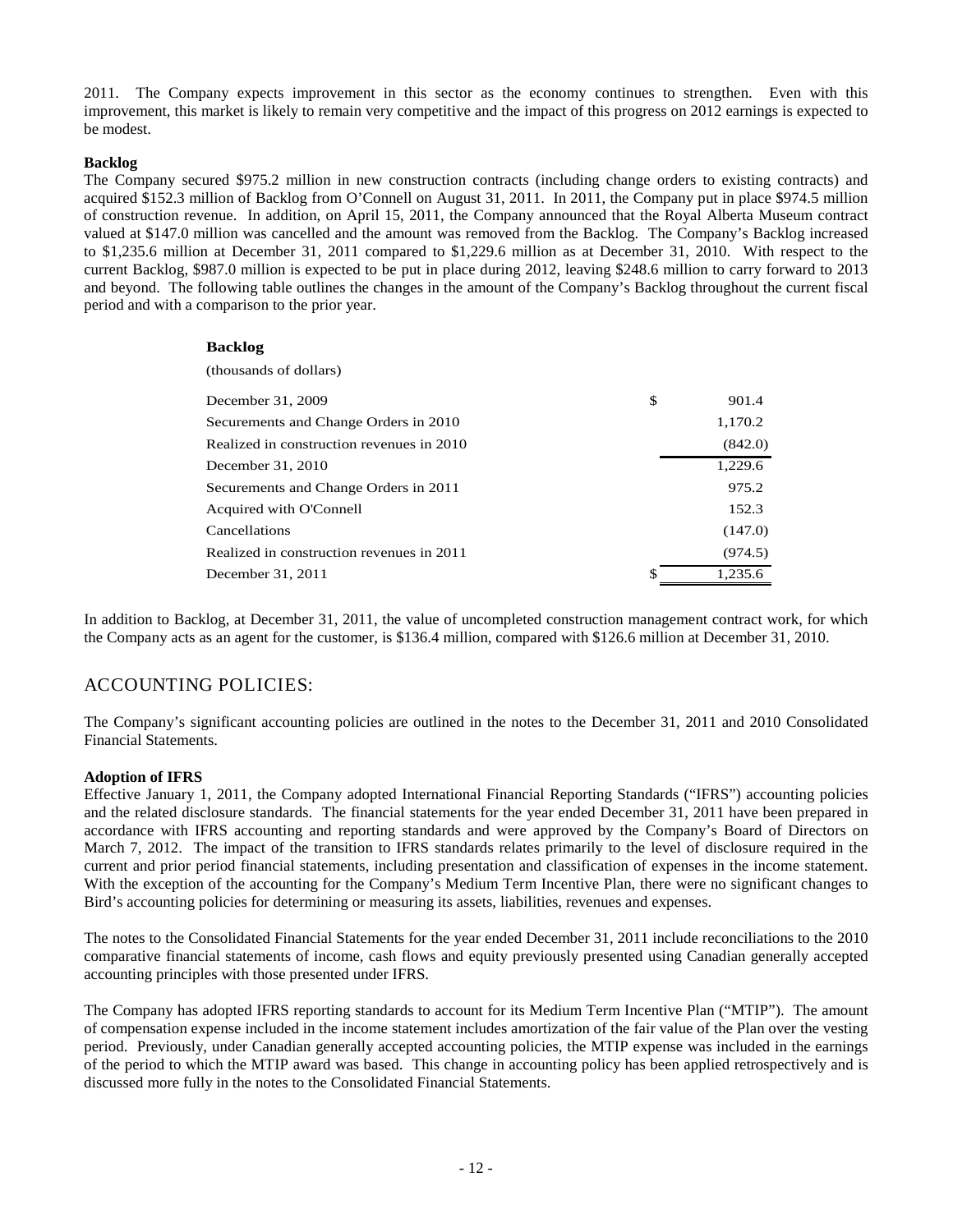#### **Future accounting changes**

IFRS 9, *Financial Instruments*, was issued in November 2009 and addresses classification and measurement of financial assets. It replaces the multiple category and measurement models in IAS 39, *Financial Instruments – Recognition and Measurement*, for debt instruments with a new mixed measurement model having only two categories: amortized costs and fair value through profit or loss. IFRS 9 also replaces the models for measuring equity instruments. Such instruments are either recognized at fair value through profit or loss or at fair value through other comprehensive income. Where equity instruments are measured at fair value through other comprehensive income, dividends are recognized in profit or loss to the extent that they do not clearly represent a return of investment; however, other gains and losses (including impairments) associated with such instruments remain in accumulated comprehensive income indefinitely. Requirements for financial liabilities were added in October 2010 and they largely carried forward existing requirements in IAS 39, *Financial Instruments – Recognition and Measurement*, except that fair value changes due to credit risk for liabilities designated at fair value through profit and loss would generally be recorded in other comprehensive income. In January 2012, the effective date was revised to January 1, 2015 with earlier application permitted.

In May 2011, the IASB issued IFRS 10 *Consolidated Financial Statements*, which is effective for annual periods beginning on or after January 1, 2013, with early adoption permitted. IFRS 10 replaces the guidance in IAS 27 *Consolidated and Separate Financial Statements* and SIC-12 *Consolidation – Special Purpose Entities*. IAS 27 (2008) survives as IAS 27 (2011) *Separate Financial Statements*, only to carry forward the existing accounting requirements for separate financial statements. IFRS 10 provides a single model to be applied in the control analysis for all investees, including entities that currently are SPEs in the scope of SIC-12. In addition, the consolidation procedures are carried forward substantially unmodified from IAS 27 (2008). The Company intends to adopt IFRS 10 in its financial statements for the annual period beginning on January 1, 2013. The extent of the impact of adoption of IFRS 10 has not yet been determined.

In May 2011, the IASB issued IFRS 11 *Joint Arrangements*, which is effective for annual periods beginning on or after January 1, 2013, with early adoption permitted. If an entity applies this Standard earlier, it shall also apply IFRS 10, IFRS 12, IAS 27 (2011) and IAS 28 (2011) at the same time. IFRS 11 replaces the guidance in IAS 31 *Interests in Joint Ventures*. Under IFRS 11, joint arrangements are classified as either joint operations or joint ventures. IFRS 11 essentially carves out of previous jointly controlled entities, those arrangements which although structured through a separate vehicle, such separation is ineffective and the parties to the arrangement have rights to the assets and obligations for the liabilities and are accounted for as joint operations in a fashion consistent with jointly controlled assets/operations under IAS 31. In addition, under IFRS 11, there is no longer a free choice of equity accounting or proportionate consolidation for joint ventures; the equity method is now required. Upon application of IFRS 11, entities which had previously accounted for joint ventures using proportionate consolidation shall collapse the proportionately consolidated net asset value (including any allocation of goodwill) into a single investment balance at the beginning of the earliest period presented. The investment's opening balance is tested for impairment in accordance with IAS 28 (2011) and IAS 36 *Impairment of Assets*. Any impairment losses are recognized as an adjustment to opening retained earnings at the beginning of the earliest period presented. The Company intends to adopt IFRS 11 in its financial statements for the annual period beginning on January 1, 2013. The extent of the impact of adoption of IFRS 11 has not yet been determined.

In May 2011, the IASB issued IFRS 12 *Disclosure of Interests in Other Entities*, which is effective for annual periods beginning on or after January 1, 2013, with early adoption permitted. If an entity applies this Standard earlier, it need not apply IFRS 10, IFRS 11, IAS 27 (2011) and IAS 28 (2011) at the same time. IFRS 12 contains the disclosure requirements for entities that have interests in subsidiaries, joint arrangements (i.e. joint operations or joint ventures), associates and/or unconsolidated structured entities. Interests are widely defined as contractual and non-contractual involvement that exposes an entity to variability of returns from the performance of the other entity. The required disclosures aim to provide information in order to enable users to evaluate the nature of, and the risks associated with, an entity's interest in other entities, and the effects of those interests on the entity's financial position, financial performance and cash flows. The Company intends to adopt IFRS 12 in its financial statements for the annual period beginning on January 1, 2013. The Company does not expect IFRS 12 to have a material impact on the financial statements.

In May 2011, the IASB published IFRS 13 *Fair Value Measurement*, which is effective prospectively for annual periods beginning on or after January 1, 2013. The disclosure requirements of IFRS 13 need not be applied in comparative information for periods before initial application. IFRS 13 replaces the fair value measurement guidance contained in individual IFRSs with a single source of fair value measurement guidance. It defines fair value as the price that would be received to sell an asset or paid to transfer a liability in an orderly transaction between market participants at the measurement date, i.e. an exit price. The standard also establishes a framework for measuring fair value and sets out disclosure requirements for fair value measurements to provide information that enables financial statement users to assess the methods and inputs used to develop fair value measurements and, for recurring fair value measurements that use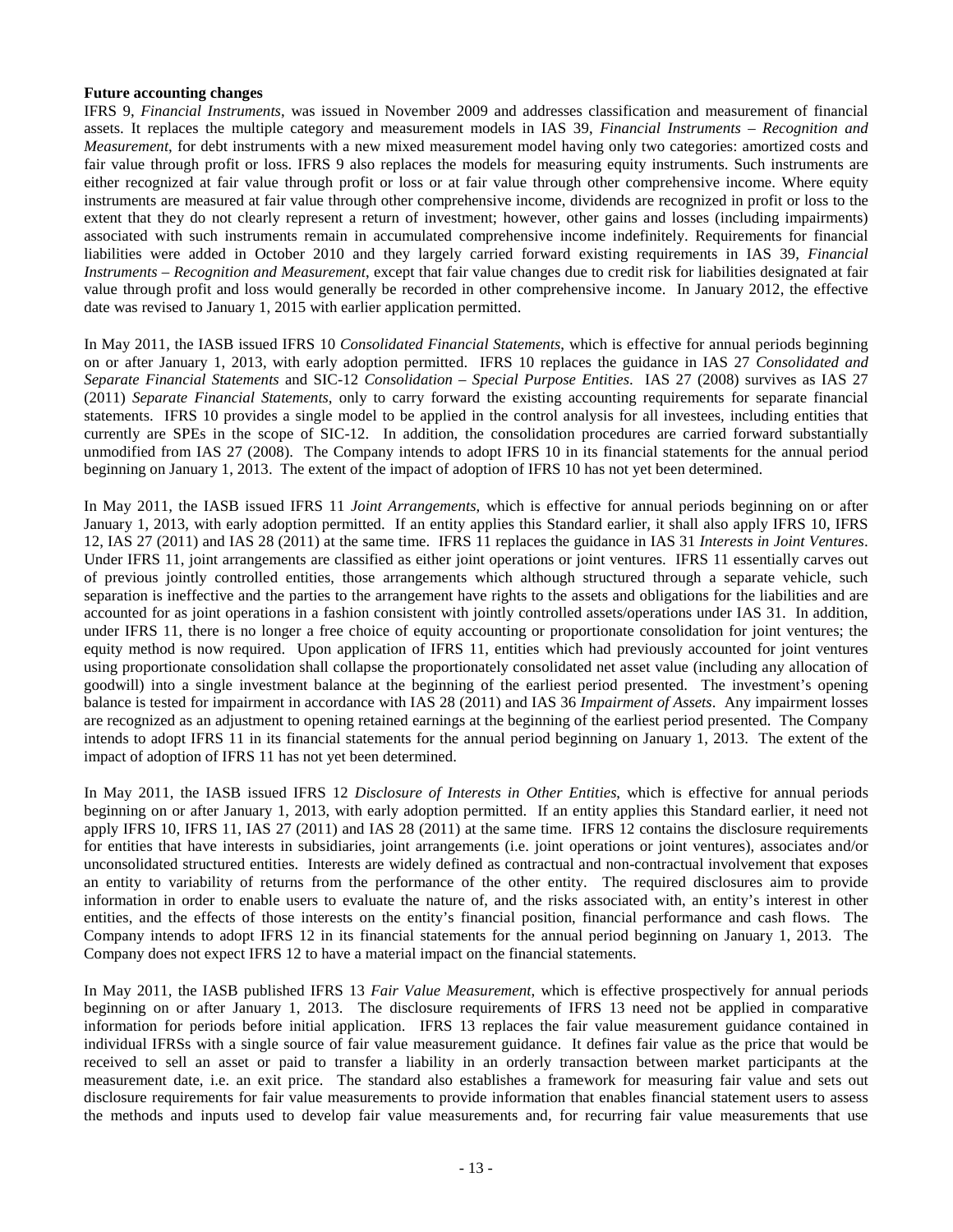significant unobservable inputs (Level 3), the effect of the measurements on profit or loss or other comprehensive income. IFRS 13 explains 'how' to measure fair value when it is required or permitted by other IFRSs. IFRS 13 does not introduce new requirements to measure assets or liabilities at fair value, nor does it eliminate the practicability exceptions to fair value measurements that currently exist in certain standards. The Company intends to adopt IFRS 13 prospectively in its financial statements for the annual period beginning on January 1, 2013. The Company does not expect IFRS 13 to have a material impact on the financial statements.

# SUMMARY OF QUARTERLY RESULTS:

The table below summarizes the results for the eight most recent quarters (in thousands of dollars, except per share amounts). Although the Company experiences some seasonality in its business, variations in net income from quarter to quarter primarily reflect the differences in the profitability of the contracts administered in the respective quarters. Contracts typically extend over several quarters and sometimes over several years. For purposes of quarterly financial reporting, the Company must estimate the cost required to complete each contract to assess the overall profitability of the contract and the amount of gross profit to recognize for the quarter. Such estimating includes contingencies to allow for certain known and unknown risks. The magnitude of the contingencies will depend on the nature and complexity of the work to be performed. As the contract progresses and remaining costs to be incurred and risk exposures become more certain, contingencies will typically decline, although certain risks will remain until the contract has been completed, and even beyond. As a result, earnings may fluctuate significantly from quarter to quarter, depending on whether large and/or complex contracts are completed or nearing completion during the quarter, or have been completed in immediately prior quarters.

There are also a number of other factors that can affect the Company's revenues and profit from quarter to quarter. These include the timing of contract awards, the value of subcontractor billings and project scheduling. Management does not believe that any individual factor is responsible for changes in revenue from quarter to quarter.

| (thousands of dollars)            | 2010    |         |           |         |         |           |           |           |
|-----------------------------------|---------|---------|-----------|---------|---------|-----------|-----------|-----------|
|                                   | Q1      | Q2      | <u>Q3</u> | Q4      | Q1      | <u>02</u> | <u>Q3</u> | <u>04</u> |
| Revenue                           | 181.626 | 203,866 | 231,179   | 225,360 | 171.155 | 192.752   | 278,561   | 332,002   |
| Net income                        | 13.811  | 14.983  | 8.143     | 9.238   | 4.109   | 3.013     | 9.549     | 12.924    |
| Earnings per share <sup>(1)</sup> | 0.33    | 0.36    | 0.19      | 0.22    | 0.10    | 0.07      | 0.23      | 0.30      |

(1) Adjusted for the April 2011 three-for-one stock split

Amounts presented for 2011 and 2010 are prepared in accordance with IFRS.

# FINANCIAL CONDITION, CAPITAL RESOURCES AND LIQUIDITY:

The Company believes that its strong balance sheet, including equity of \$162.4 million, \$123.0 million of working capital, and long-term debt of \$43.5 million, allows it the financial capacity to support all of our contract security requirements, including the ability to secure performance, labour and material bonds, issue letters of credit to support PPP contract requirements and provide parent company performance guarantees. The Company expects to utilize cash from operations, existing working capital, including cash and cash equivalent balances and draws on its credit facilities to fund liabilities as they become due, finance future capital expenditures and pay dividends on shares.

The following table outlines the amount of Shareholders' equity, working capital, long-term debt and Backlog at December 31, 2011 and December 31, 2010.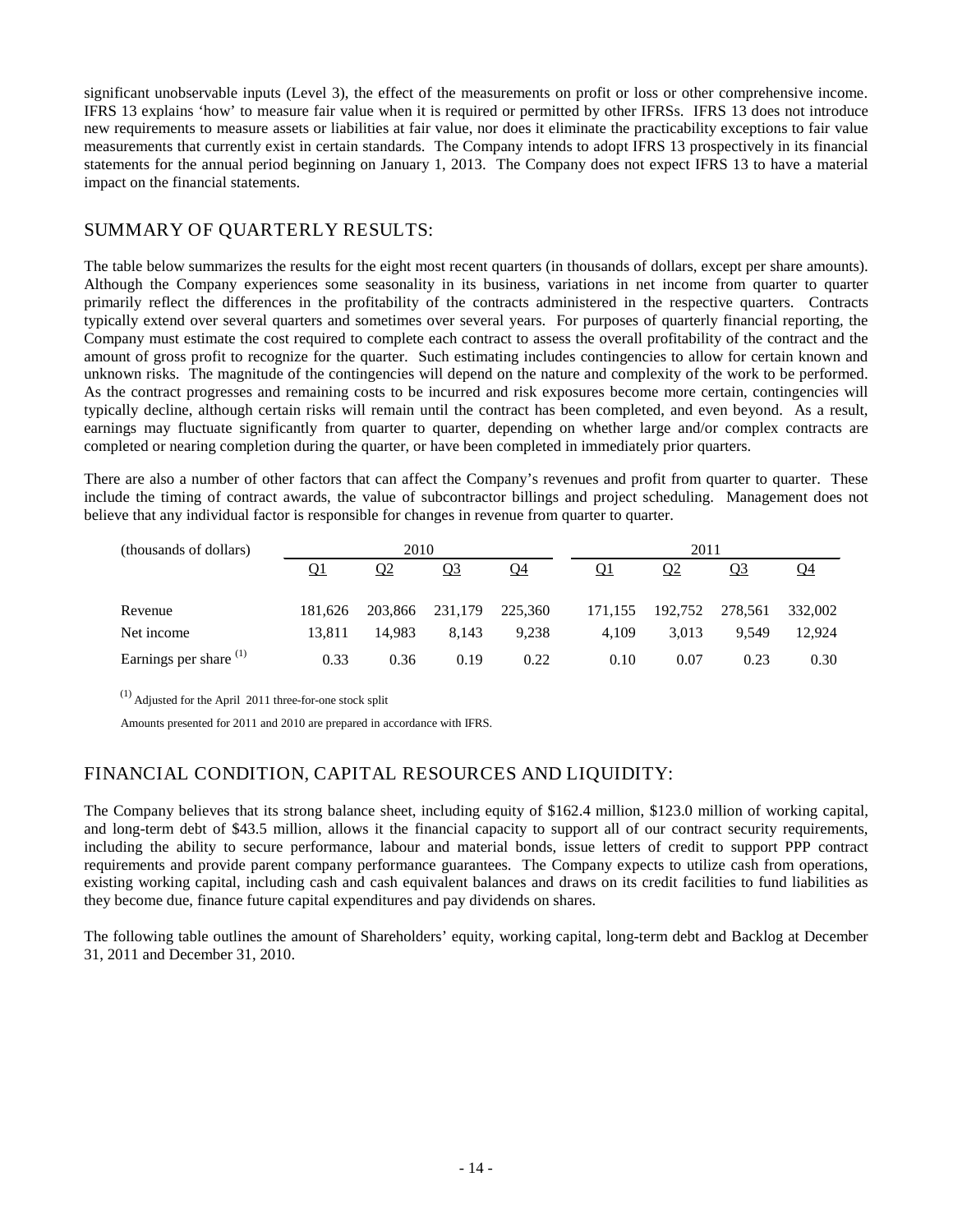| <b>Financial Condition table</b><br>(thousands of dollars) | 2011 |           |    | 2010      |  |  |
|------------------------------------------------------------|------|-----------|----|-----------|--|--|
| Shareholders' equity                                       | \$   | 162,413   | \$ | 160,640   |  |  |
| Working capital                                            | \$   | 122.962   | \$ | 137,130   |  |  |
| Long-term debt                                             | \$   | 43.495    | \$ | -         |  |  |
| Backlog                                                    | \$   | 1.235.600 | \$ | 1,229,600 |  |  |

The Company's participation in PPP infrastructure development programs has required the Company to issue letters of credit as performance security related to these construction projects. To accommodate the issuance of letters of credit, the Company has lines of credit of \$131.5 million. The letters of credit are supported by the hypothecation of certain financial instruments owned by the Company.

On August 31, 2011, in conjunction with the acquisition of O'Connell, the Company secured total long-term debt financing of \$45.6 million, which combined with the use of \$37.8 million of cash and the assumption of a contingent consideration obligation valued at \$2.1 million was used to finance the acquisition of O'Connell. The long-term debt secured was comprised of five-year term debt of \$30.6 million, one-half of which was financed using fixed interest rates and the remainder using variable interest rates. The debt was secured by the equipment owned by O'Connell. In addition, a vendor take-back of \$15.0 million was used in part to finance the total acquisition price. In the fourth quarter, the Company has entered into a number of capital leases valued at \$0.5 million. The following table provides details of loans as at December 31, 2011and principal repayments due over the next five years, excluding the amortization of debt financing costs of \$0.4 million.

| Debt                  | Amount | Year 1 |     | <b>Year 2</b> | Year 3 | Year 4 | Year 5 |     |
|-----------------------|--------|--------|-----|---------------|--------|--------|--------|-----|
| (millions of dollars) |        |        |     |               |        |        |        |     |
| Loans and borrowings  | 43.9   |        | 9.8 | 10.0          | 10.1   | 10.0   |        | 4.0 |

### **Credit Facilities**

The Company has a number of credit facilities available to it to support the issuance of letters of credit, finance future capital expenditures and finance the day-to-day operations of the business.

#### **Issuance of Letters of Credit**

The Company has available \$131.5 million of demand facilities used to support the issuance of letters of credit. All letters of credit issued under these facilities are supported by the pledge of Company owned financial instruments. Letters of credit are typically issued to support the Company's performance obligations relating to PPP construction projects. The following table outlines the amount of the credit facilities, the amount of issued letters of credit and the amount of collateral pledged in support of the outstanding letters of credit.

| (thousands of dollars)                          | 2011 |         |            | 2010    |  |  |
|-------------------------------------------------|------|---------|------------|---------|--|--|
| Operating line of credit                        | \$.  | 131.500 | $^{\circ}$ | 131,500 |  |  |
| Letters of credit issued                        |      | 42.750  |            | 43,159  |  |  |
| Collateral pledged to support letters of credit | -S   | 52.685  | - \$       | 50,456  |  |  |

#### **Operating Lines of Credit**

(a) Three-year committed revolving line of credit:

On August 31, 2011, the Company obtained a three-year committed unsecured revolving line of credit for \$30.0 million with a Canadian chartered bank. This facility may be used in the normal course of business for general working capital purposes, and to fund future capital expenditures and qualifying permitted acquisitions. At December 31, 2011, no amounts were outstanding under this facility. This credit facility includes standard default and covenant provisions whereby accelerated repayment may be required if the Company were to violate certain financial covenants.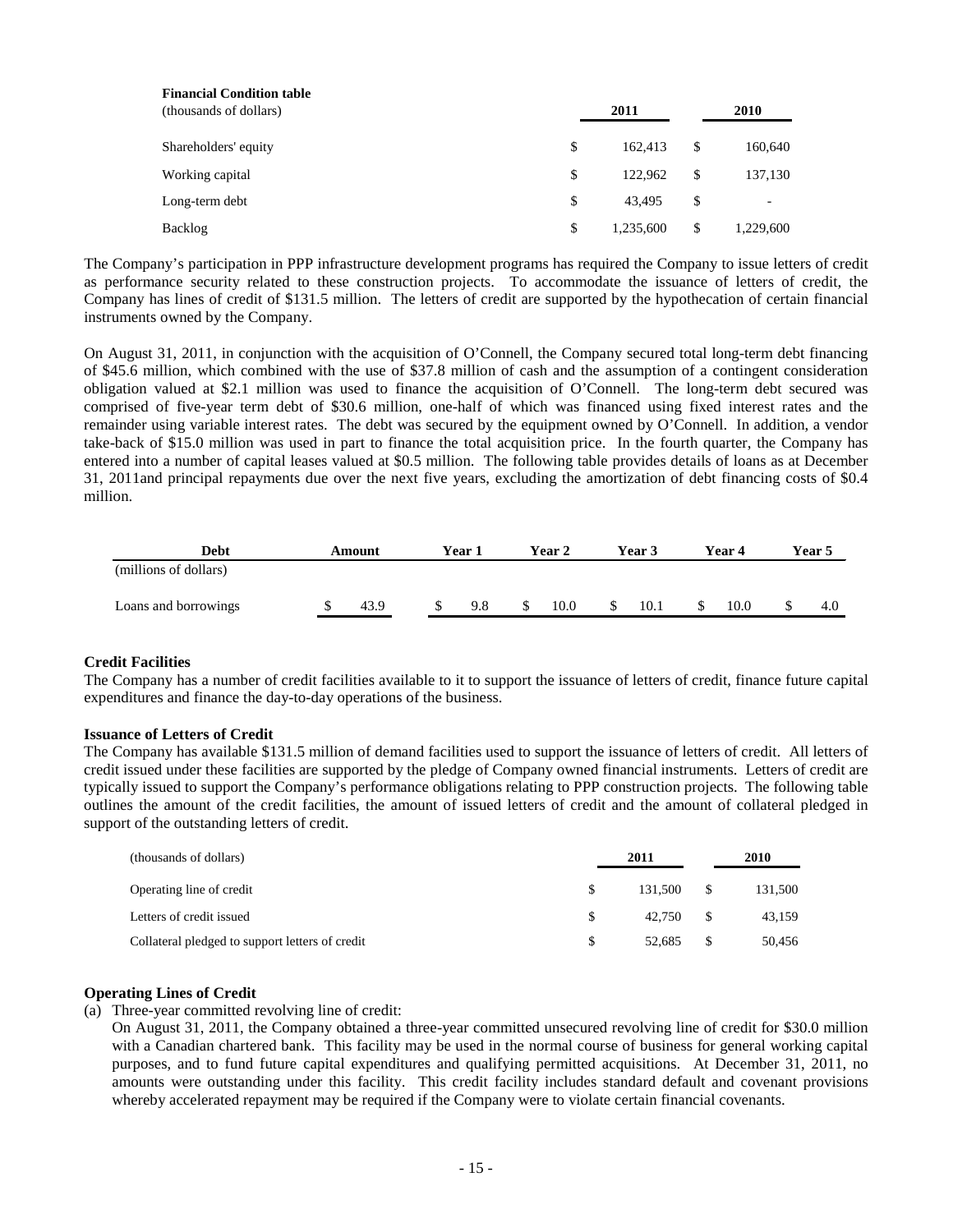### (b) Demand revolving line of credit:

On August 31, 2011, the Company established with a Canadian chartered bank a revolving demand credit facility of up to \$15.0 million during the period September 1 to January 31 and \$7.5 million during the period February 1 to August 31. Borrowings under this facility are secured by a first charge against the accounts receivable of O'Connell. This credit facility is used for the purpose of financing general working capital requirements. At December 31, 2011, no amounts were outstanding under this facility. This credit facility includes standard default and covenant provisions whereby accelerated repayment may be required if the subsidiary were to violate certain financial covenants.

At December 31, 2011, the Company was in compliance with all debt covenants relating to its operating lines of credit. The Company expects to continue to comply with these provisions.

#### **Equipment Financing**

- (a) In conjunction with the acquisition of O'Connell, the Company recently established an equipment financing facility with a Canadian chartered bank for \$10.0 million for the purpose of financing future equipment purchases. No draws were made under this facility at December 31, 2011. This credit facility is committed for one year and allows the Company access to term financing for up to five years with a maximum amortization period of 84 months. Interest can be set using either a fixed or variable rate option. Any draws under this facility will be secured by equipment purchased with the proceeds from the loan.
- (b) In addition, the Company has established an operating lease line of credit for \$42.5 million with the financing arm of a major heavy equipment supplier to finance operating equipment leases. Draws under this facility are recognized as operating leases for accounting purposes. At December 31, 2011, the Company has drawn \$24.5 million under this facility. The Company's total lease commitments are outlined under Contractual Obligations.

#### **Liquidity**

A manageable amount of long-term debt used to finance the acquisition of O'Connell, a high proportion of working capital represented by cash and other liquid securities and access to a number of unutilized credit facilities will enable the Company to meet its obligations as they become due. The amount of equity retained in the business supports the Company's strategic objectives including active participation in the PPP infrastructure market, while also providing the Company with sufficient financial capacity to withstand a downturn in the construction industry should it occur.

#### **Financial Position**

The following table provides an overview of the Company's financial position for the period indicated.

|                                     | 2011     |         |   | 2010    |  |  |
|-------------------------------------|----------|---------|---|---------|--|--|
| <b>Financial Position Data</b>      |          |         |   |         |  |  |
| Cash and cash equivalents           | <b>S</b> | 173,402 | S | 217,441 |  |  |
| Investment in marketable securities |          | 16,752  |   | 29,375  |  |  |
| Working capital                     |          | 122,962 |   | 137,130 |  |  |
| Long-term debt                      |          | 43.495  |   |         |  |  |
| Shareholders'/Unitholders' equity   |          | 162.413 |   | 160,640 |  |  |

As a component of working capital, the Company maintains significant balances of cash and cash equivalents and investments in liquid securities. At December 31, 2011, these balances consisted of \$173.4 million of cash and cash equivalents and \$16.8 million of liquid securities for a total of \$190.2 million. The \$190.2 million is comprised of the Company's \$123.0 million of working capital plus a working cash balance of \$64.9 million, which offsets a corresponding non-cash net current liability position and \$2.3 million of cash held to finance the current dividend payable. These components are summarized in the following table for December 31, 2011 and December 31, 2010.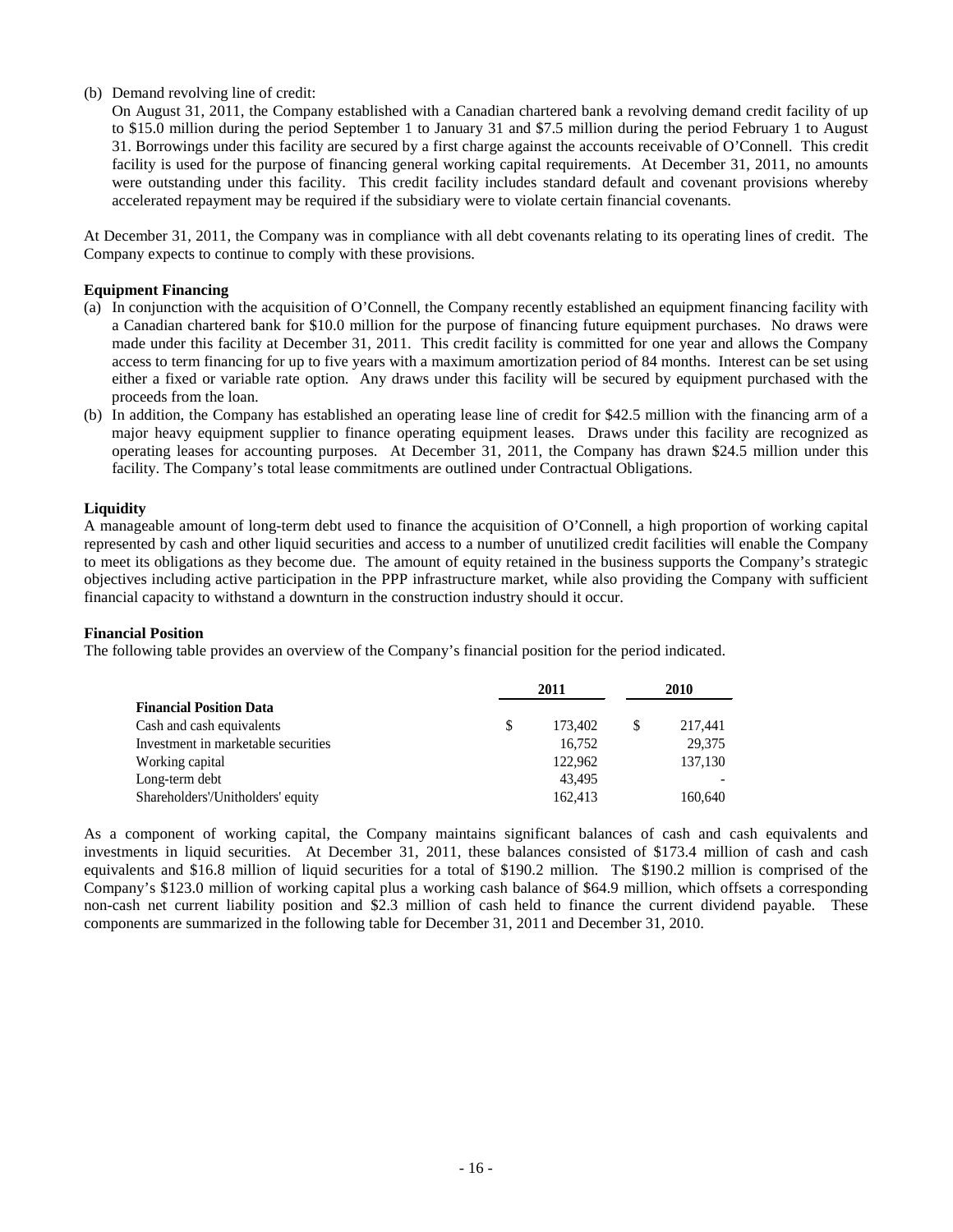#### **Working Capital Components**

| (thousands of dollars)                                                                                                               | 2011                                    |    | <b>2010</b>                               |  |  |
|--------------------------------------------------------------------------------------------------------------------------------------|-----------------------------------------|----|-------------------------------------------|--|--|
| Investment in marketable securities (bonds and preferred shares)<br>Cash and cash equivalents held for working capital               | \$<br>16,752<br>106,210                 | \$ | 29,375<br>107,755                         |  |  |
|                                                                                                                                      | 122,962                                 |    | 137,130                                   |  |  |
| Cash held for dividends/distributions payable<br>Dividends/distributions payable<br>Working cash<br>Non-cash net current liabilities | 2.318<br>(2,318)<br>64,874<br>(64, 874) |    | 2,108<br>(2,108)<br>107,578<br>(107, 578) |  |  |
| Working capital                                                                                                                      | 122,962                                 | S  | 137,130                                   |  |  |

The Company's non-cash net current liability position fluctuates significantly in the normal course of business from period to period, primarily due to the timing of differences between the settlement of payables due to subcontractors and suppliers and billings and collection of accounts receivable from clients and also the timing of settlement of income taxes payable. The working cash balance absorbs these fluctuations with no net impact of the Company's net working capital position or ability to access surety support.

#### **Cash Flow Data**

The following table provides an overview of cash flows during the years indicated:

| (thousands of dollars)                         |   | 2010      |          |  |
|------------------------------------------------|---|-----------|----------|--|
| <b>Cash Flow Data</b>                          |   |           |          |  |
| Operating activities                           | S | 15.960    | 59.197   |  |
| Investing activities                           |   | (60, 882) | (20,229) |  |
| Financing activities                           |   | 883       | (25,290) |  |
| Increase/decrease in cash and cash equivalents |   | (44,039)  | 13,678   |  |

### **Operating Activities**

During the year ended December 31, 2011, operating activities generated cash of \$16.0 million. This was comprised of \$51.4 million of cash provided by earnings net of non-cash charges to earnings and \$35.4 million of cash used to fund an increase in the Company's non-cash working capital position, which represented a normal course fluctuation in the Company's net current liability position. In some periods, this fluctuation will be a use of cash, as in the current period, but in other periods, it will be a source of cash, tending to balance out over time and having no net impact on the Company's working capital.

#### **Investing Activities**

During the year ended December 31, 2011, the Company used \$60.9 million of cash in investing activities; while in 2010, investing activities used cash of \$20.2 million. In 2011, the Company used \$65.1 million of net cash to acquire a 100% interest in O'Connell. The \$65.1 million was comprised of Bird cash of \$37.8 million, net of cash acquired from O'Connell of \$3.3 million, combined with net proceeds received from the issuance of debt for \$30.6 million. Additionally, in 2011, the Company used \$8.9 million to purchase property and equipment and this compares with only \$3.1 million in 2010. The increase in capital asset spending relates primarily to purchases of heavy equipment to support the operations of O'Connell. Going forward, the Company will continue to incur a higher level of capital spending on equipment as O'Connell's projects are capital intensive. Partially offsetting the use of cash in 2011 was the net receipt of cash of approximately \$12.5 million resulting from the maturity of bonds included in the Company's bond and preferred share investment portfolio. In 2010, the Company used net cash of \$19.4 million to acquire the bonds in the Company's portfolio of bonds and preferred shares.

#### **Financing Activities**

During the year ended December 31, 2011, financing activities generated \$0.9 million of cash compared to a use of cash of \$25.3 million in 2010 to finance unitholder distributions. Although in 2011 the amount of dividends on shares and distributions to unitholders of the Company's predecessor totaling \$27.6 million exceeded investor distribution in 2010 by \$2.3 million, this additional use of cash was more than offset by net debt proceeds of \$30.7 million. In 2011, the Company received cash from the issuance of long-term debt of \$30.7 million, including capital leases, net of financing related costs of \$0.4 million, used primarily to finance the O'Connell acquisition. Approximately \$2.2 million of cash was used to repay this debt during the year.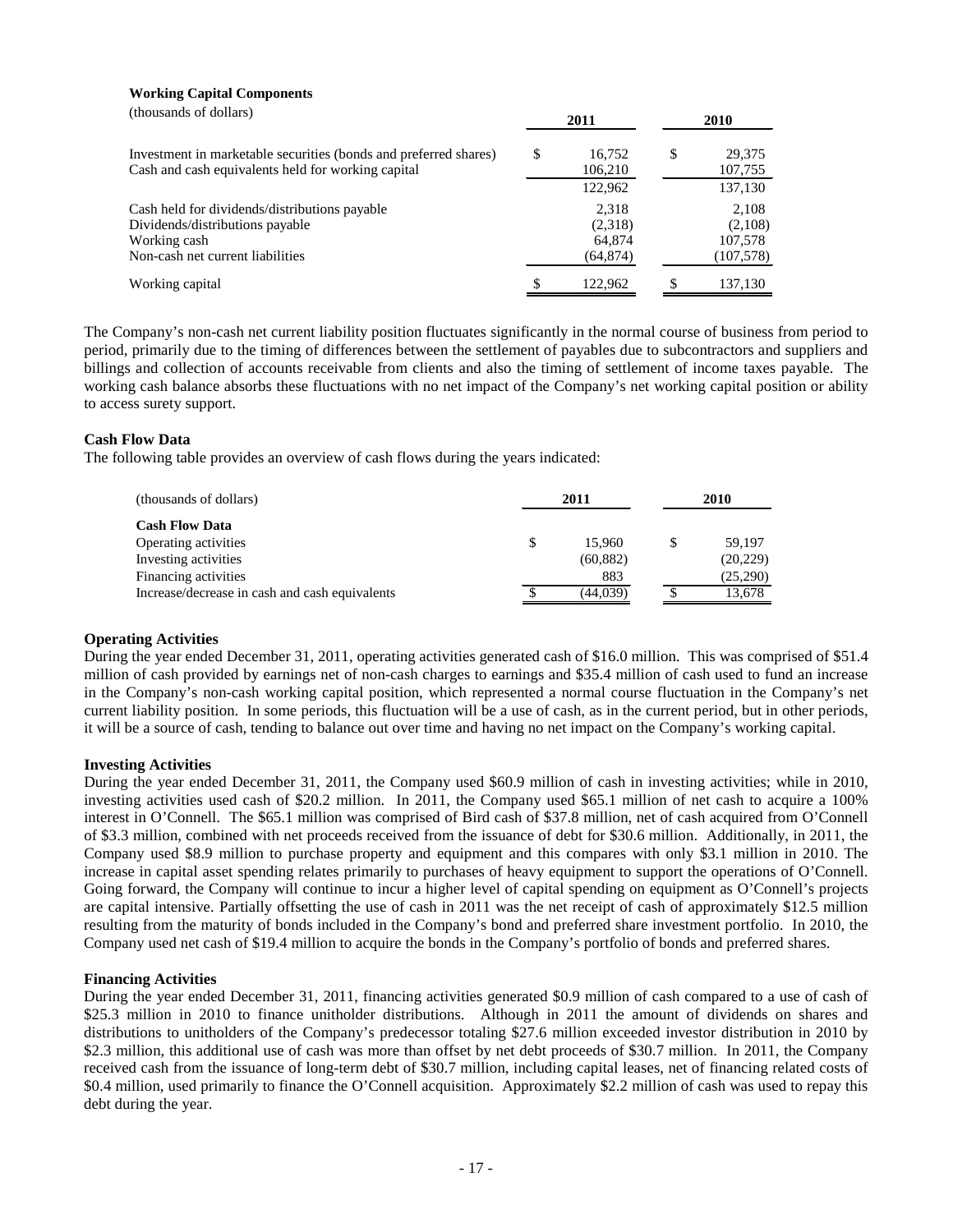## DIVIDENDS AND DISTRIBUTIONS:

The Company intends to declare monthly dividends per common share payable on or about the  $20<sup>th</sup>$  of the month following the month in which the dividend was declared. The following table outlines the historical dividend/distribution history. **Dividends and Distributions Declared per Share/Unit**

| January 1, 2010 to March 31, 2010    | \$0.150 |
|--------------------------------------|---------|
| April 1, 2010 to June 30, 2010       | \$0.150 |
| July 1, 2010 to September 30, 2010   | \$0.150 |
| October 1, 2010 to December 31, 2010 | \$0.150 |
| January 1, 2011 to March 31, 2011    | \$0.165 |
| April 1, 2011 to June 30, 2011       | \$0.165 |
| July 1, 2011 to September 30, 2011   | \$0.165 |
| October 1, 2011 to December 31, 2011 | \$0.165 |

Reflects the April 2011 three-for-one stock split.

The Company declared common share dividends of \$0.055 per share for January and February 2012. On March 7, 2012, the Company declared dividends of \$0.06 per share for the months of March, April and May 2012.

## CAPABILITY TO DELIVER RESULTS:

Productive capacity relates to the financial and non-financial resources available to the Company to execute its strategy and achieve planned results. From a financial perspective, the Company believes it has sufficient working capital and access to its operating lines of credit to execute its current operational and growth objectives. The belief is fully explained in sections of this MD&A dealing with financial condition and liquidity.

In addition to financial capacity, the success of the Company is very much dependent upon the management and leadership skills of senior management. The Company prides itself in maintaining a stable workforce. As well, on an annual basis, high-performing candidates are identified for training and progression into more senior critical positions within the Company. The Company's performance management system emphasizes the development of leadership skills. In addition, the Company sponsors internal and external training programs and has more recently launched a leadership program to provide a forum for high potential candidates to develop their leadership skills.

### CONTRACTUAL OBLIGATIONS:

At December 31, 2011, the Company has future contractual obligations totaling \$382.7 million. Obligations for accounts payable, finance and operating annual lease payment obligations and for principal and interest repayment obligations under long term debt, over the next five years are:

|                        | Accounts        | Finance                  | Operating                | Long Term |         |
|------------------------|-----------------|--------------------------|--------------------------|-----------|---------|
| (thousands of dollars) | Payable         | Leases                   | Leases                   | Debt      | Total   |
|                        |                 |                          |                          |           |         |
| 2012                   | \$<br>297,715   | 134                      | 7.794                    | 11,215    | 316,858 |
| 2013                   | 17,220          | 130                      | 6,508                    | 10,984    | 34,842  |
| 2014                   |                 | 231                      | 3,857                    | 10,756    | 14,844  |
| 2015                   | $\qquad \qquad$ | $\overline{\phantom{a}}$ | 1,264                    | 10,527    | 11,791  |
| 2016                   |                 |                          | 210                      | 4,182     | 4,392   |
| Thereafter             |                 |                          | $\overline{\phantom{a}}$ |           |         |
|                        | \$<br>314,935   | 495                      | 19,633                   | 47.664    | 382,727 |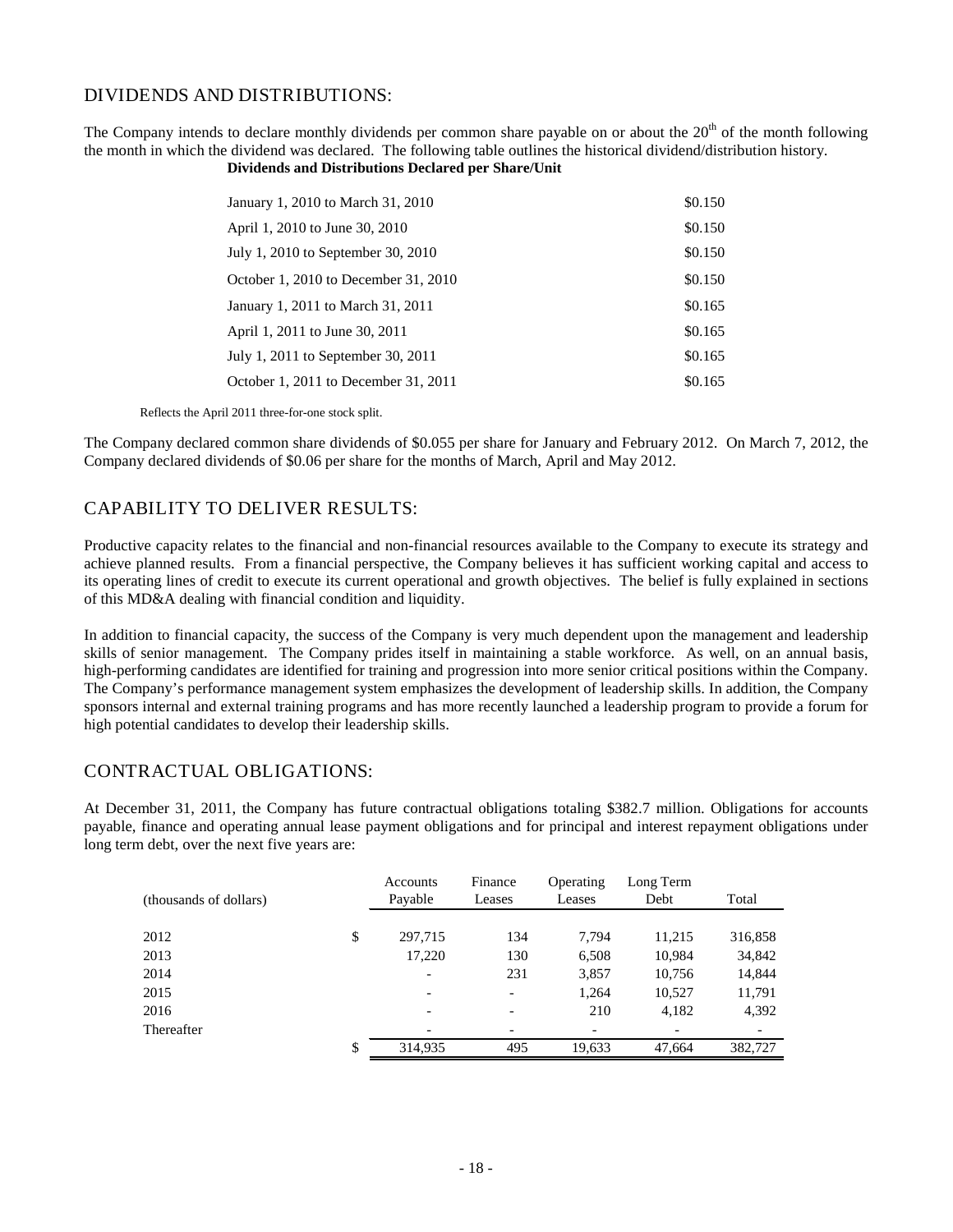# OFF BALANCE SHEET ARRANGEMENTS:

The Company has operating lease obligations described under Contractual Obligations noted above and surety lien bonds issued on behalf of the Company totaling \$7.7 million at December 31, 2011.

# CRITICAL ACCOUNTING ESTIMATES:

The accounting principles used by the Company to account for its construction contracts involve the use of estimates.

Construction revenue, construction costs, deferred contract revenue and costs and estimated earnings in excess of billings include amounts that are derived using the percentage of completion basis. Percentage of completion is calculated based on the costs incurred on each construction contract to the end of the respective accounting period divided by the total estimated costs. Revenue from unit price contracts conducted in the heavy construction, civil construction and contract mining construction sectors is based on billable work completed. Contract costs in the heavy construction, civil construction and contract surface mining construction sectors are adjusted so the gross profit recognized in the period is based on the percentage of revenue realized relative to total contract value. Any excess of progress billings over earned revenue determined using the percentage of completion method are carried as deferred revenue in the consolidated financial statements. Any excess of cost and estimated earnings over progress billings on construction contracts are carried as costs and estimated earnings in excess of billings in the consolidated financial statements.

Revenue and estimated costs to complete for each contract are updated and reviewed by management at least once each financial reporting period. In making such estimates, judgments are required to evaluate issues related to scheduling, material costs, labour costs, labour productivity, changes in contract scope and subcontractor costs. Due to the nature of construction contracts, estimates may change significantly from one accounting period to the next.

Construction contracts typically extend over several quarters and sometimes over several years. For purposes of quarterly financial reporting, the Company must estimate the cost required to complete each contract to assess the amount of revenue to be recognized for the quarter. Such estimating includes contingencies to allow for certain known and unknown risks. The magnitude of the contingencies will depend on the nature and complexity of the work to be performed. As the contract progresses and the remaining costs to be incurred and risk exposures become more certain, contingencies will typically decline although certain risks will remain until the contract has been completed, and even beyond. As a result of this, earnings may fluctuate significantly from quarter to quarter, depending on whether large and/or complex contracts are completing or nearing completion during the quarter, or have been completed in immediately prior quarters.

The value of many construction contracts increases over the duration of the construction period due to the issue of change orders to modify the original contract scope of work or conditions. Construction work related to a change order may proceed, and costs may be incurred, in advance of final determination of the value of the change order. Revenue on change orders is recognized by the Company to the extent that management estimates that realization is probable. As many change orders are settled at the end of the construction project, significant increases or decreases in revenue and income may arise during any particular accounting period.

Allowances for accounts receivable may require an assessment and estimate of the credit-worthiness of the client and the timing of collection. Furthermore, provisions for litigation involve the use of estimates, as determined by management. Amounts arising from negotiated settlements or court judgments may vary significantly from management's estimate. Similarly, the estimate for warranty claims may differ significantly from actual experience. These adjustments will also impact on the amount of profit recognized in a reporting period.

The acquisition of O'Connell required management to make judgments and estimates regarding the fair value of the identifiable assets and liabilities acquired. The estimated fair value of property and equipment and the intangible assets relating to Backlog, customer relationships and trade names were based on a forecast of future cash flows attributable to the assets, discounted to the present value using a market based cost of capital.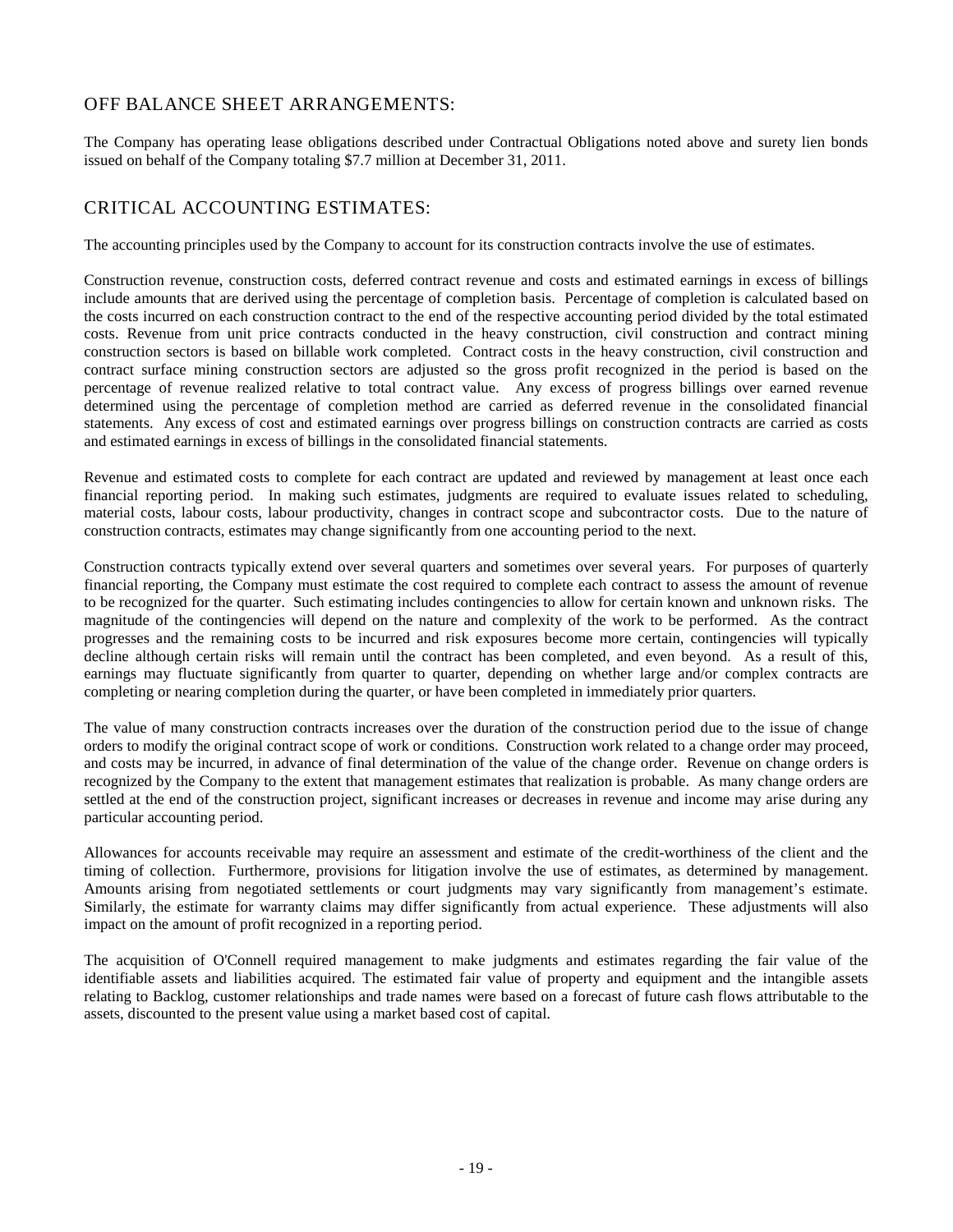# OUTSTANDING COMMON SHARE DATA AND STOCK EXCHANGE LISTING:

The Company is authorized to issue an unlimited number of common shares. The Company has a total of 42,153,846 common shares outstanding at December 31, 2011. On January 1, 2011, the Fund, the predecessor to the Company, converted from a publicly-traded income trust structure to a publicly-traded corporation pursuant to a Plan of Arrangement approved by the unitholders and the Courts. Under the Plan of Arrangement, each income trust unit was exchanged for one common share of the Company.

On March 3, 2011, the Board of Directors approved a three-for-one stock split accomplished by way of a stock dividend. Each shareholder of record on April 14, 2011 received two common shares for each common share held on the record date. The stock dividend was paid on April 22, 2011. Accordingly, on March 7, 2012, the Company has 42,153,846 outstanding common shares.

Under the terms of the Company's Stock Option Plan, on March 7, 2012, the Company's Board of Directors approved the award of 625,000 stock options with a grant date of March 15, 2012 to eligible Company employees. The total number of stock options is exercisable in equal amounts on the first through fourth anniversary dates from the grant date. The exercise price will be based on the weighted average trading price of the Company's common shares on the Toronto Stock Exchange for the five trading days prior to March 15, 2012. All stock options awarded will expire on March 15, 2019.

The common shares are listed on the Toronto Stock Exchange ("TSX") under the trading symbol BDT.

## CONTROLS AND PROCEDURES:

#### **Disclosure Controls and Procedures**

Based on their evaluations as of December 31, 2011, the President and Chief Executive Officer (CEO) and the Chief Financial Officer (CFO) have concluded that the Company's disclosure controls and procedures are effective in providing reasonable assurance that information relating to the Company which is required to be disclosed in reports filed under provincial and territorial securities legislation is accumulated, summarized and communicated to the Company's senior management, including the CEO and the CFO of the Company, as appropriate, to allow timely decisions regarding required disclosure.

#### **Internal Control Over Financial Reporting**

The Company's management is responsible for designing and maintaining adequate internal control over financial reporting for the Company. All internal control systems, no matter how well designed, have inherent limitations. Therefore, even those systems determined to be effective can provide only reasonable assurance with respect to financial statement preparation and presentation.

As of December 31, 2011, under the supervision of and with the participation of management, including the CEO and CFO, internal controls over financial reporting, including the controls of O'Connell, have been designed to provide reasonable assurance regarding the reliability of financial reporting and the preparation of the consolidated financial statements for external purposes in accordance with IFRS.

As of December 31, 2011, under the supervision of and with the participation of management, including the CEO and CFO, the Company has evaluated the effectiveness of internal controls over financial reporting, including the controls of O'Connell, and determined that the internal controls over financial reporting are operating as intended.

During the second quarter of 2011, the Company, except for O'Connell, converted to a new Enterprise Resource Planning ("ERP") system in order to strengthen the control environment relating to financial reporting and to reduce the reliance on Excel spreadsheets previously used in the generation of its quarterly and annual financial statements. The new ERP system was fully designed and tested over the past year. The Company ran the new system with the legacy system together for two quarters with a full reconciliation of the financial statements generated from the old legacy and new ERP system. As a result of the ERP implementation, there were changes to processes and procedures that impact internal controls over financial reporting; however, management believes changes to controls related to financial reporting for affected processes are adequate and effective. Management employed appropriate procedures to ensure internal controls were in place during and after the conversion. There were no other significant changes to internal controls over financial reporting during the quarter ended December 31, 2011 that have materially affected, or are reasonably likely to materially affect, the Company's internal control over financial reporting.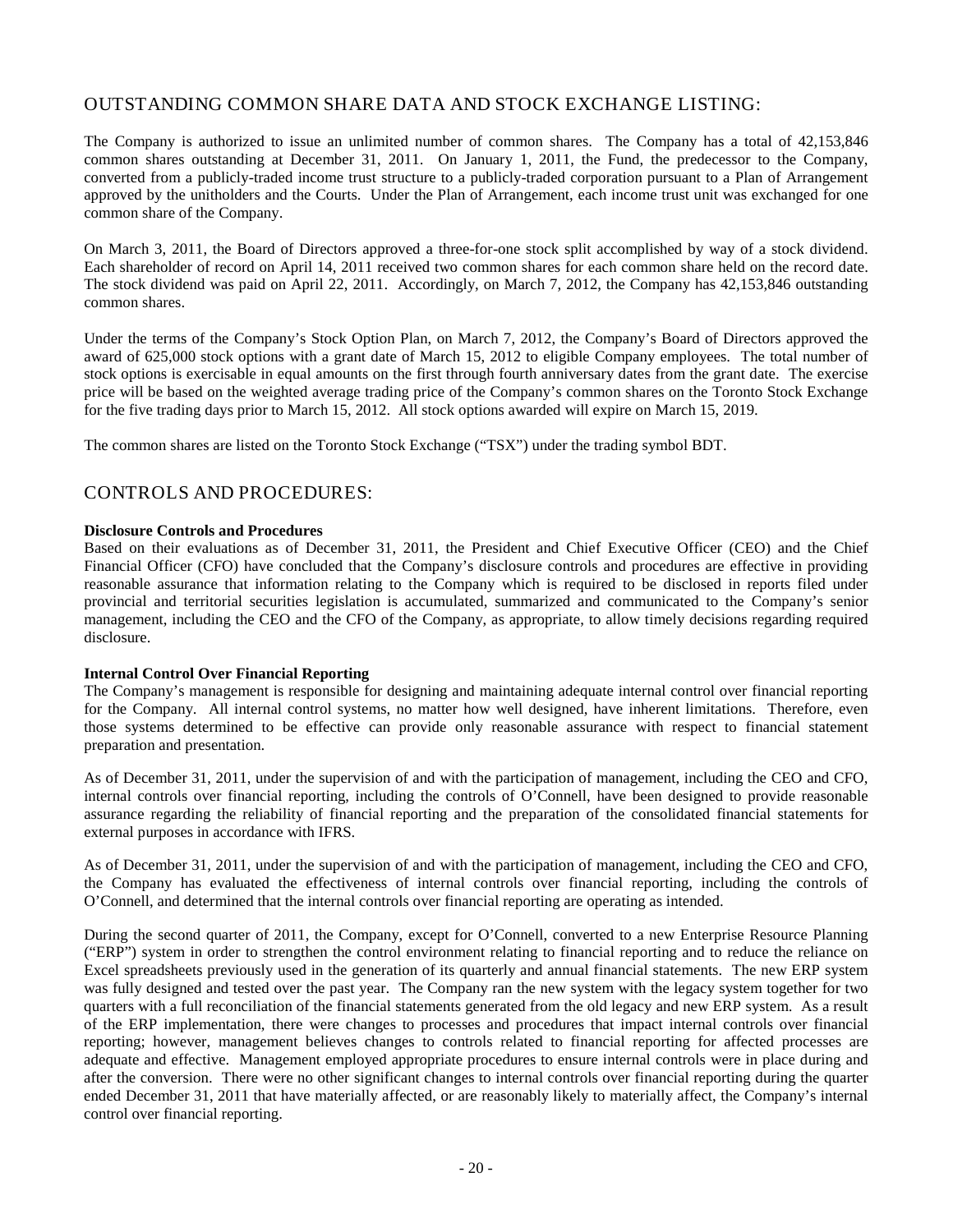## RISKS RELATING TO THE BUSINESS:

The following discussion addresses the more significant risk factors relating to the business. For a detailed discussion of all risk factors relating to the business, refer to the Company's most recently filed Annual Information Form filed on March 7, 2012, which is available through the System for Electronic Document Analysis and Retrieval (SEDAR) at www.sedar.com.

#### **Economy and Cyclicality**

Activity within the construction industry is tied to the general state of the economy. Thus, in periods of strong economic growth, capital spending will generally increase and there will be more and better quality opportunities available within the construction industry. Bird attempts to insulate itself in various ways from the effects of negative economic conditions. However, there is no assurance that these methods will be effective in insulating Bird from a downturn in the economy. Furthermore, as a result of increased demand in certain regions or industry sectors, the Company has in the past earned above-average margins on particular projects. There is no assurance that above-average margins that may have been generated on historical contracts can be generated in the future. For more than 10 years, the Company has increased its focus on industrial projects in oil sands of northern Alberta. O'Connell operates in the heavy construction, civil construction and contract surface mining construction sectors of the general contracting industry. Investment decisions by our clients are based on the long-term views of the economic viability of their current and future projects. The economic viability of the projects is dependent upon the client's view of the long-term price of commodities which is influenced by many factors. If our clients' outlook for commodity prices is not favourable, this may delay, reduce or cancel capital project spending. A decrease in construction activity in this sector could have an adverse effect on the Company's financial performance and results of operations. Furthermore, most of Bird's contracts are and will be relatively short-term (less than two years, generally). As such, any prolonged downturn in the economy could impact Bird's ability to generate new business or maintain a backlog of contracts with acceptable margins to sustain Bird through such downturns.

#### **Competitive Factors**

Bird competes with many international, national, regional and local construction firms, who often enjoy advantages in a particular market that Bird does not have or they may have more experience or a better relationship with a particular client. On any given contract bid or negotiation, Bird will attempt to assess the level of competitive pressure it may face and it will attempt to neutralize or overcome any perceived advantage that its competitors have. Depending on this assessment, Bird will decide whether or not to pursue a contract. In addition, this assessment bears directly on decisions that Bird will make including what level of profit can be incorporated in its contract price and what personnel should be assigned to the contract. The accuracy of this assessment and the ability of Bird to respond to competitive factors affect Bird's success in securing new contracts and its profitability on contracts that it does secure.

#### **Ability to Secure Work**

Bird generally secures new contracts either through a competitive bid process or through negotiation. Awards in both the public and private sectors are generally based upon price, but are also influenced by factors such as perceived level of services offered, construction schedule, project personnel, the make-up of the subcontractor team, prior experience with the prospective client and the type of project and the ability to provide bonds and other contract security. In order to be afforded an opportunity to bid for projects in the PPP market and other large projects, a strong balance sheet measured in terms of an adequate level of working capital is typically required. Bird operates in markets that are highly competitive and there is constant pressure to find and maintain a competitive advantage. In the current economic climate, competition is more intense than experienced prior to the downturn in late 2008. This presents significant challenges for the Company. If those competitive challenges are not met, Bird's client base could be eroded or it could experience an overall reduction in profits. In the current economic climate combined with a very competitive market, Bird has experienced a decrease in activity from private clients, as the decisions of these clients to proceed with construction projects are largely driven by economic factors. A decline in demand for Bird's services from the private sector could have an adverse impact on the Company if that business could not be replaced within the public sector. A portion of Bird's construction activity relates to governmentfunded institutional projects. All levels of government are now expected to come under pressure to address budget deficits and it is expected that governments may reduce their capital spending programs. Any reduction in demand for Bird's services by the public sector, whether as a result of funding constraints, changing political priorities or delays in projects caused by elections, could have an adverse impact on the Company if that business could not be replaced within the private sector. Government-funded projects also typically have long and sometimes unpredictable lead times associated with government review and approval. The time delays associated with this process can constitute a risk to general contractors pursuing these projects. Certain government-funded projects, particularly PPP projects, may also require significant bid costs which can only be recovered if Bird is the successful bidder. A number of governments in Canada have procured a significant value of projects under a PPP contract format, which is an attractive market for the Company. A reduction in the popularity of this procurement method or difficulties in obtaining financing for these projects would have negative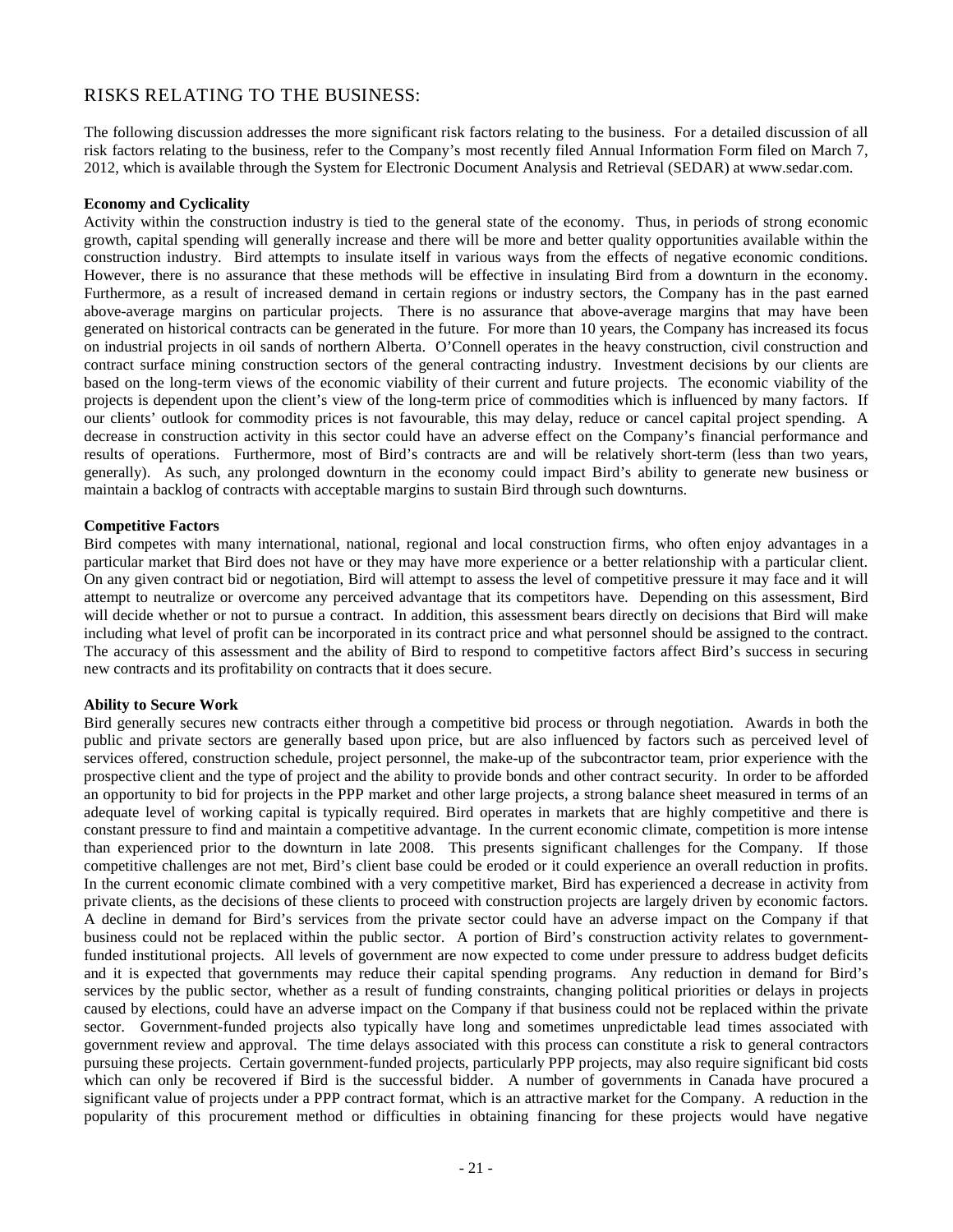consequences for Bird.

#### **Estimating Costs/Assessing Contract Risks**

The contract price for a significant number of contracts performed by Bird is based, in part, on cost estimates that are subject to a number of assumptions. Erroneous assumptions can result in an incorrect assessment of risks associated with the contract, or its estimates of the project costs may be in error resulting in a loss or lower than anticipated profit. All significant cost estimates are reviewed by senior management prior to submission.

#### **Performance of Subcontractors**

Successful completion of a contract by Bird depends, in large part, on the satisfactory performance of subcontractors who are engaged to complete the various components of the work. If subcontractors fail to satisfactorily perform their portion of the work, Bird may be required to engage alternate subcontractors to do the work and may incur additional costs. This can result in reduced profits, or, in some cases, significant losses on the contract and could also damage the reputation of Bird. In addition, the ability of Bird to bid for and successfully complete projects is, in part, dependent on the availability of qualified subcontractors and trades people. Depending on the value of the subcontract, Bird may require surety bonds or other security from the subcontractor in order to mitigate this risk. Bird closely monitors all subcontractor and trades person capacity concerns in order to mitigate any effect on operations. A significant shortage of qualified subcontractors and trades people could have a material impact on Bird's financial condition and results of operations.

#### **Maintaining Safe Work Sites**

In spite of the best efforts of Bird to minimize the risk of incidents, they can happen. When they do, the impact on Bird can be significant. Bird's success as a general contractor is highly dependent on its ability to keep its construction worksites and offices safe. Failure to do so can have serious impact on the personal safety of its employees and others. In addition, it can expose Bird to fines, regulatory sanction or even criminal prosecution. Bird's safety record and worksite safety practices also have a direct bearing on its ability to secure work, particularly in the industrial sector. Certain clients will not engage particular contractors to perform their work if their safety practices do not conform to predetermined standards or if the general contractor has an unacceptably high incidence of safety infractions or incidents. Bird adheres to very rigorous safety policies and procedures which are continually reinforced on its work sites and offices. Management is not aware of any pending health and safety legislation or prior incidents which would be likely to have a material impact on any of Bird's operations, capital expenditure requirements, or competitive position. Nevertheless, there can be no guarantee with respect to the impact of future legislation or incidents.

### **Ability to Hire and Retain Qualified and Capable Personnel**

The success of Bird is highly influenced by the efforts of key members of management, including its executive officers and district managers. The loss of the services of any of Bird's key management personnel could negatively impact Bird. The future success of Bird also depends heavily on its ability to attract, retain and develop high-performing personnel in all areas of its operations. Most firms throughout the construction industry face this challenge, and accordingly, competition for professional staff is intense. If Bird ceases to be seen by current and prospective employees as a highly attractive place to work, it could experience difficulty in hiring and retaining the right people. This could have an adverse effect on current operations of Bird and would limit its prospects and impair its future success. Bird adheres to a performance management process whereby objectives are established for every employee for the next year and a performance review is completed at least on an annual basis. Bird sponsors both inside and outside training programs to allow its employees the opportunity to advance their career at Bird. Management also updates its succession plan regularly to ensure a continuous supply of qualified candidates are available to perform more senior level positions within the Company.

## TERMINOLOGY:

Throughout this report, management uses the following terms not found in GAAP Standards and which do not have a standardized meaning and therefore require definition:

- **"Gross Profit Percentage"** is the percentage derived by dividing gross profit by construction revenue. Gross profit is calculated by subtracting construction costs from construction revenue.
- **"Backlog"** (also referred to in the construction industry as "work on hand") is the total value of all contracts awarded to the Company, less the total value of work completed on these contracts as of the date of the most recently completed quarter. This includes all contracts that have been awarded to the Company whether the work has commenced or will commence in the normal course.